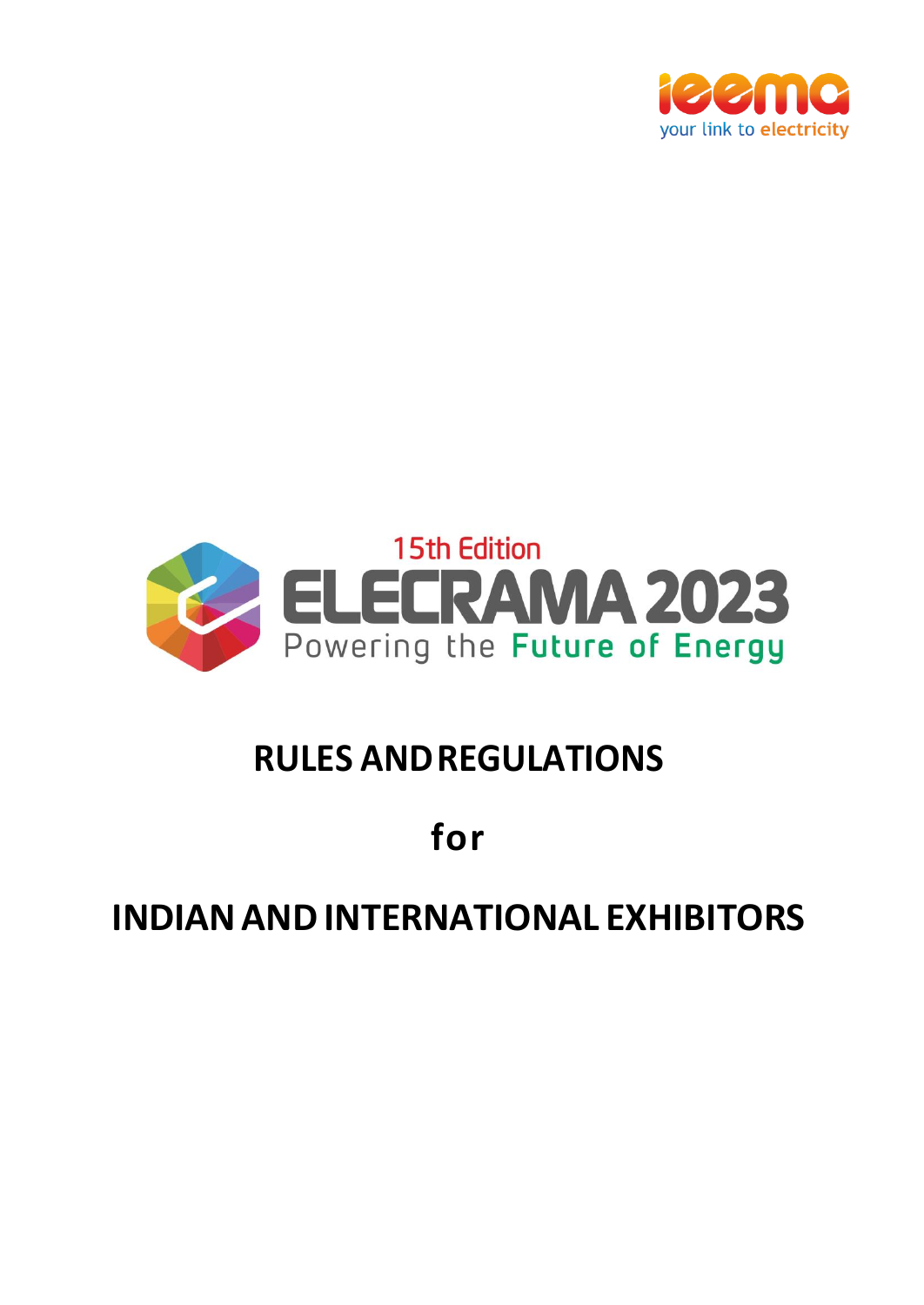



### **Contents**

| <b>General Information</b>                                                | Page No 3      |                |
|---------------------------------------------------------------------------|----------------|----------------|
| <b>Move in Move Out Schedule</b>                                          | Pages No 4-5   |                |
| 1. Important Information                                                  |                |                |
| <b>Space Booking and Allocation</b>                                       |                |                |
| $\rightarrow$ Booking Guidelines                                          |                |                |
| Sign in<br>1.                                                             |                |                |
| Make Payment<br>2.                                                        | Pages No 6-8   |                |
| <b>Confirmation of Payment</b><br>3.                                      |                |                |
| <b>Online Stall Selection and Allotment</b><br>4.                         |                |                |
| 5.<br><b>Booking Tips</b>                                                 |                |                |
| 6.<br>Specifications                                                      |                |                |
| 7. Mezzanine Floor                                                        |                |                |
| <b>Exhibition Tariff</b>                                                  |                |                |
| Payment Procedure, Schedule and Details of Bankers<br>1.                  |                | Pages No 9-10  |
| <b>Security Deposit</b><br>2.                                             |                |                |
| 3. Cancellation Charges<br><b>Administration of Exhibition</b>            |                |                |
|                                                                           |                |                |
| 1. Approval of Stall designs<br>2. Possession of Stalls                   |                |                |
| <b>Completion of Stalls</b><br>3.                                         |                |                |
| Important Rules relating to Goods and Exhibits<br>4.                      |                |                |
| 4.1 Import of Goods/ Exhibits                                             |                |                |
| 4.2 Customs Duty on Goods and Exhibits                                    |                |                |
| 4.3 Terms and Conditions for Import of Exhibits                           |                | Pages No 11-13 |
| 4.4 Excise Duty and Display Material                                      |                |                |
| 5. Schedule for Vehicle Entry to Exhibition Halls- Build up Period        |                |                |
| 5.1 Entry for Freight Vehicles                                            |                |                |
| Schedule during Breakdown Period<br>6.                                    |                |                |
| 6.1 Removal of Exhibits                                                   |                |                |
| 6.2 Freight Vehicles for removal of exhibition goods                      |                |                |
| <b>Admission for Visitors</b><br>7.                                       |                |                |
| <b>Guidelines for Stall Area utilization - Construction</b>               |                |                |
| General Guidelines applicable to all exhibitors<br>I.                     |                | Pages No 14-17 |
| I.I General Guidelines applicable to Bare Space Construction              |                |                |
| I.II General Guidelines for exhibitors under Shell Scheme Package         |                |                |
|                                                                           |                | Pages 18-19    |
| <b>Electric Power Supply and Guidelines for Connection</b>                |                |                |
| <b>Exhibitor Manual</b>                                                   |                | Page No 20     |
| <b>Available Services and Facilities- Onsite</b>                          | Page No 21     |                |
| <b>Other Important Rules and Regulations</b>                              |                |                |
| 1. Protection of Intellectual Rights                                      |                |                |
| 2. Safety Precautions                                                     |                |                |
| 3. Sale of Exhibit/ Goods                                                 |                |                |
| 4. Compressed Air                                                         | Pages No 22-24 |                |
| 5. Water                                                                  |                |                |
| 6. Storage of Empties and Packing                                         |                |                |
| 7. Removal of Waste and Cleaning of Stalls                                |                |                |
| 8. Security                                                               |                |                |
|                                                                           |                |                |
| Technical Specifications of Exhibition halls of INDIA EXPOSITION MART LTD | Page No 25     |                |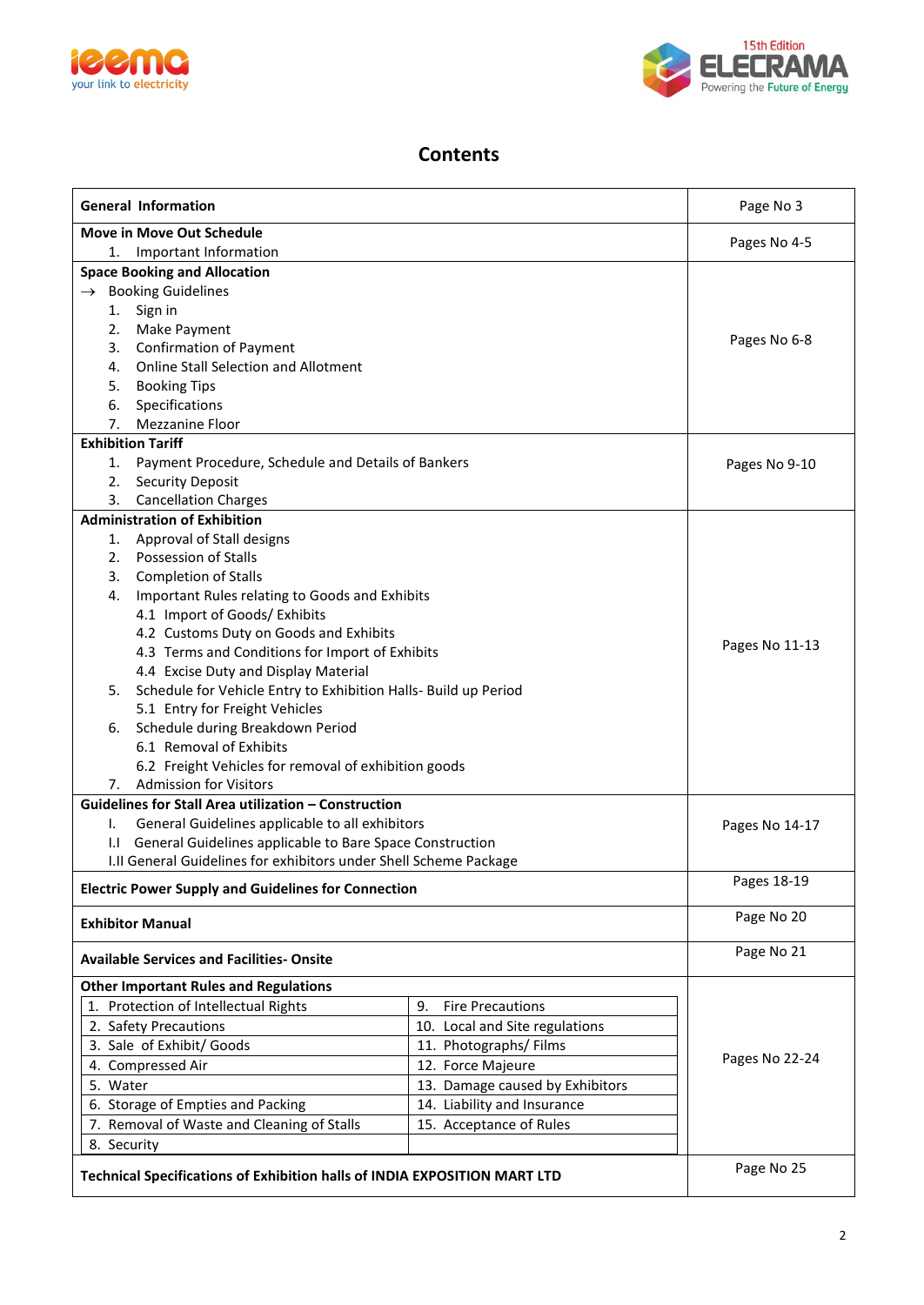



IEEMA is pleased to inform our valued patrons that some necessary changes have been made to space booking procedure to bring in more convenience, transparency and ease of operations.

We therefore request all prospective exhibitors to carefully read and confirm the new Rules and Regulations which will be applicable to all exhibitors for ELECRAMA-2023.

| Organiser - Indian Electrical and Electronics Manufacturers' Association |  |
|--------------------------------------------------------------------------|--|
|--------------------------------------------------------------------------|--|

Corporate Office Rishyamook Building, First Floor 85 A, Panchkuian Road New Delhi - 110001, INDIA Tel.: +91 11 2336 3013 / 14 Fax: +91 11 2336 3015 Email: [delhi@ieema.org](mailto:delhi@ieema.org)

Regional Office 503A, Oswal Chambers, 2 Church Lane, Kolkata - 700001, INDIA Tel.: +91 33 2213 1327 Fax: +91 33 2213 1326 Email: [kolkata@ieema.org](mailto:kolkata@ieema.org)

Registered Office 501, Kakad Chambers, 132 Dr. Annie Besant. Road, Worli Mumbai - 400018, INDIA Tel.: +91 22 2493 0532 / 6528 / 6529 Fax: +91 22 2493 2705 Email: [mumbai@ieema.org](mailto:mumbai@ieema.org)

Regional Office 204, Swiss Complex, 33 Race Course Road, Bangalore - 560001, INDIA Tel.: +91 80 2220 1316 / 1318 Fax: +91 80 2220 1317 Email[: bangalore@ieema.org](mailto:bangalore@ieema.org)

#### **Exhibition Venue**

India Exposition Mart Ltd

Plot No. 23 –25 & 27- 29, Knowledge Park – II, Gautam Budh Nagar, Greater Noida – 201306, India

**Exhibition Dates** Saturday, 18<sup>th</sup> February 2023 to Wednesday, 22<sup>nd</sup> February 2023

### **Inauguration and Opening of Exhibition**

Saturday, 18<sup>th</sup> February 2023 at 1000 hours

**Exhibition timings** For Exhibitors: 0900 to 1830 hours

For Business Visitors:

1000 to 1800 hours on  $18<sup>th</sup>$  to 21st February 2023

1000 to 1700 hours on 22nd February 2023

- Admission will be regulated during business hours, by pre-registration through website & App and onsite registration by presentation of business card/identity card; filling visitor registration form
- Children below the age of 16 years will not be permitted to enter the exhibition halls.

**Organizing Secretary Mr. Ajay Mahajan**

Head - Trade Fairs

Email- ajay.mahajan@ieema.org

*All information contained in the rules and regulations is deemed to be correct at the time of printing. The organiser shall not be held responsible or liable for any misprint, omission or error.*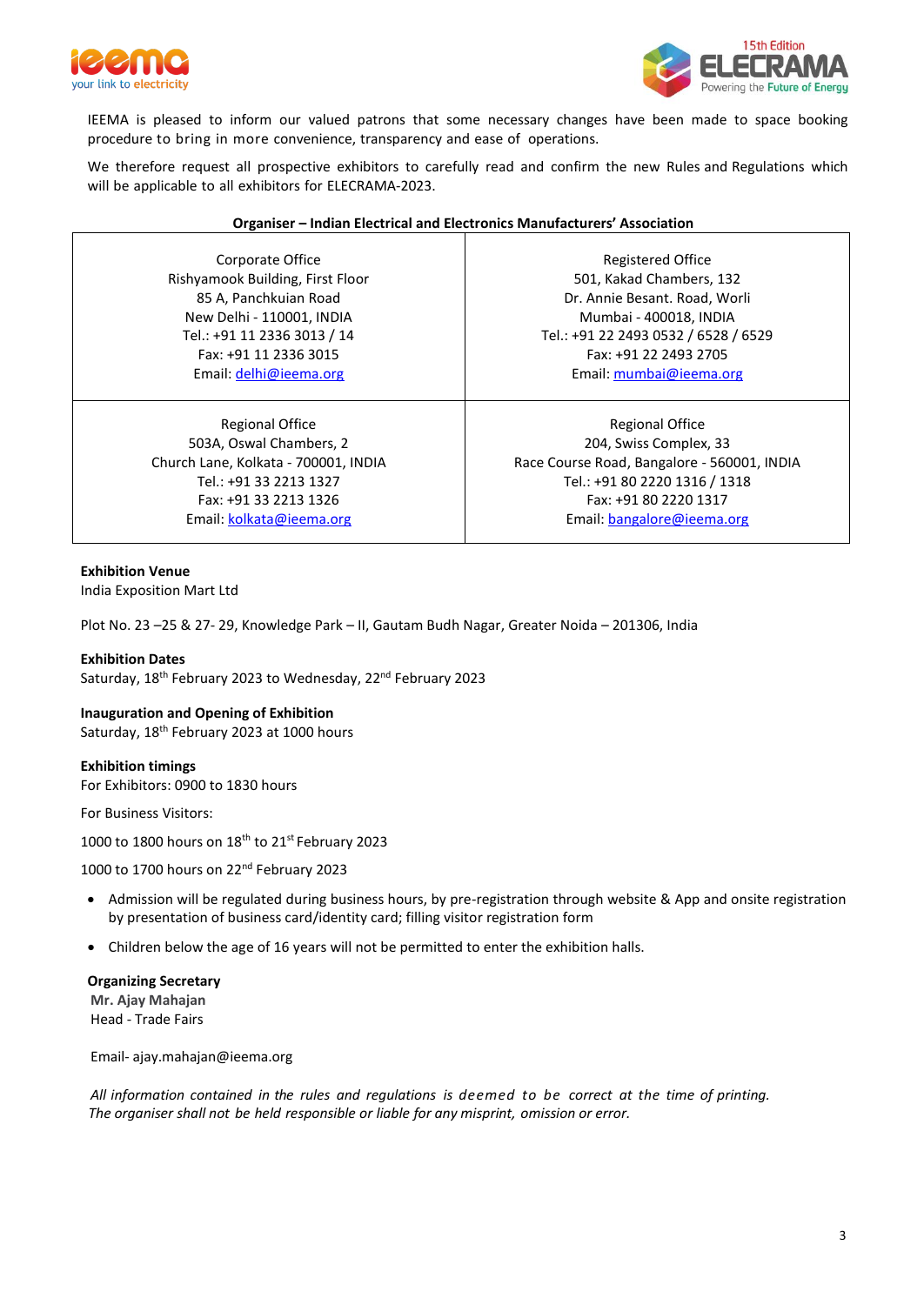



## Move in & Move out schedule - **Table No: 1- Operational Timetable**

| <b>Build Up period</b><br>February 12th to 17th, 2023                                                                                        | Date                                                                  |                                                                         | <b>End Time</b>                    |  |
|----------------------------------------------------------------------------------------------------------------------------------------------|-----------------------------------------------------------------------|-------------------------------------------------------------------------|------------------------------------|--|
| Freight forwarders start moving in heavy exhibits<br>of exhibitors having No dues certificate                                                | 12 <sup>th</sup> 13 <sup>th</sup> & 14 <sup>th</sup><br>February 2023 | 0800 hours onwards on<br>12th February 2023                             | 1800 hours - 14th<br>February 2023 |  |
| Heavy vehicle movement will be allowed inside the<br>hall (Trucks /Trailers/Tempo)                                                           | 12 <sup>th</sup> 13 <sup>th</sup> & 14 <sup>th</sup><br>February 2023 | 1200 hours on 12th<br>February 2023                                     | 1800 hours - 14th<br>February 2023 |  |
| Entry of lighter vehicles for delivery of exhibits/<br>Brochures/and other hand carry material                                               | 12 <sup>th</sup> to 16 <sup>th</sup> February<br>2023                 | 1200 hours on 12th<br>February 2023                                     | 1800 hours - 16th<br>February 2023 |  |
| Possession for Bare Space exhibitors                                                                                                         | 12 <sup>th</sup> & 13 <sup>th</sup> February<br>2023                  | From 1200 hours on 12th<br>and 1000 hours on 13th                       | 1800 hours                         |  |
| Possession for Shell Stalls Exhibitors, who wish to<br>convert from shell to constructed booth or have<br>applied for ELECRAMA Plus services | 12th, 13th & 14th<br>February 2023                                    | From 1200 hours on 12 <sup>th</sup><br>and 1000 hours on 13th<br>& 14th | 1800 hours                         |  |
| Possession for rest of the Shell Stall Exhibitors                                                                                            | 15 <sup>th</sup> & 16 <sup>th</sup> February<br>2023                  | 1000 hours                                                              | 1800 hours                         |  |
| Stop Work for all the Contractors / Stall Fabricators                                                                                        | 17th February 2023                                                    |                                                                         | 1300 hours                         |  |
| Exhibitors to Vacate the hall                                                                                                                | 17th February 2023                                                    |                                                                         | 1400 hours                         |  |
| Final Hall and Shell Stall cleaning                                                                                                          | 17th February 2023                                                    | 1700 hours                                                              | 1900 hours                         |  |
| Laying of Carpet in all Aisles & Finishing                                                                                                   | 17th February 2023                                                    | 1900 hours                                                              | 2200 hours                         |  |
| Hall vacated & sealed for security and sanitation                                                                                            | 17th February 2023                                                    |                                                                         | 2200 hours                         |  |
| <b>Show Days</b><br>February 18th to 22nd, 2023                                                                                              | Day and Date                                                          | <b>Start Time</b>                                                       | <b>End Time</b>                    |  |
| <b>Opening Ceremony</b>                                                                                                                      | 18 <sup>th</sup> February 2023                                        | 1000 hours                                                              |                                    |  |
| Opening and closing of halls for Exhibitors                                                                                                  | 18 <sup>th</sup> February 2023                                        | 0700 hours                                                              | 1830 hours                         |  |
|                                                                                                                                              | 19th, 20th, 21st February<br>2023                                     | 0900 hours                                                              | 1830 hours                         |  |
| Opening and closing of halls for Exhibitors                                                                                                  | 22 <sup>nd</sup> February 2023                                        | 0900 hours                                                              | 1630 hours                         |  |
| Exhibition Period & timings for visitors                                                                                                     | 18th, 19th, 20th, 21st<br>February 2023                               | 1000 hours                                                              | 1800 hours                         |  |
| Exhibition Period & timings for visitors                                                                                                     | 22nd February 2023                                                    | 1000 hours                                                              | 1700 hours                         |  |
| <b>Dismantling Period</b><br>February 22nd to 23rd, 2023                                                                                     | Day and Date                                                          | <b>Start Time</b>                                                       | <b>End Time</b>                    |  |
| <b>Stalls Dismantling Period</b>                                                                                                             | 22 <sup>nd</sup> February 2023                                        | 1730 hours                                                              | 23rd February<br>1700 hours        |  |
| Taking out Hand Carried Material                                                                                                             | 22 <sup>nd</sup> February 2023                                        | 1730 hours                                                              |                                    |  |
| Repacking of exhibits and returning the rented<br>furniture to the contractors                                                               | 22 <sup>nd</sup> February 2023                                        | 1730 hours                                                              |                                    |  |
| Dismantling of Shell Scheme Stalls & Auxiliary areas                                                                                         | 22 <sup>nd</sup> February 2023                                        | 1730 hours                                                              | 23rd February<br>1000 hours        |  |
| Disconnection of all utilities                                                                                                               | 22 <sup>nd</sup> February 2023                                        | 1800 hours                                                              |                                    |  |
| Freight Vehicle entry for move out of heavy<br>exhibits                                                                                      | 22 <sup>nd</sup> February 2023                                        | 1900 hours                                                              |                                    |  |
| Vehicle entry for stall contractors                                                                                                          | 22nd February 2023                                                    | 2000 hours                                                              |                                    |  |
| All Stalls & Exhibits removal out of IEML Premises                                                                                           | 23rd February 2023                                                    | 1000 hours                                                              |                                    |  |
| Hall handover to IEML                                                                                                                        | 23rd February 2023                                                    | 2300 hours                                                              |                                    |  |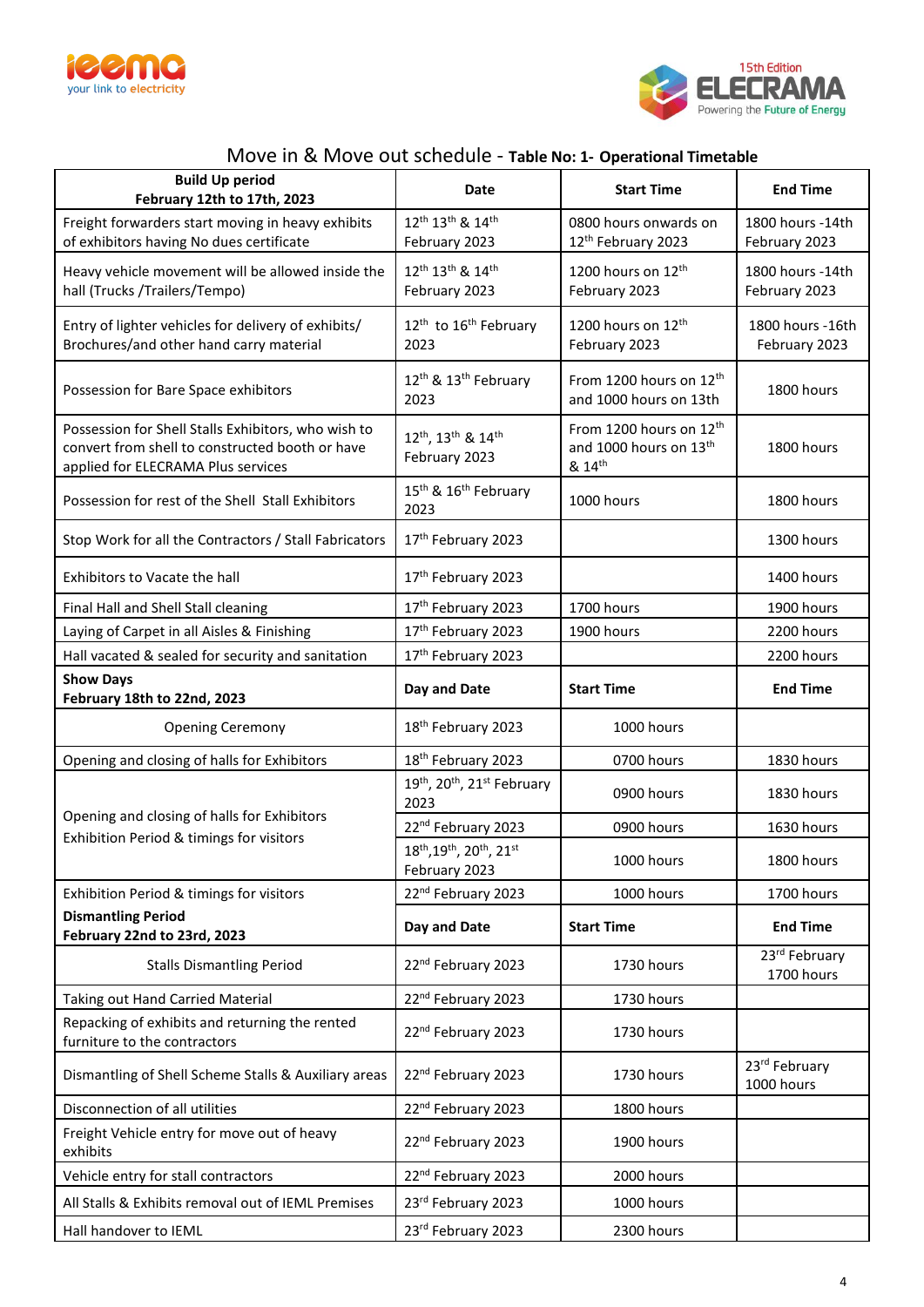



#### **Exhibitors Please Note - Important Information:**

- The exhibition halls will remain open all 24 hours for stall construction from 12th to 16th February 2023. All exhibitor stall contractors will have stop working to vacate the halls at 1400 hrs on 17th February 2023.
- On exhibition days, exhibitors are permitted to enter the exhibition halls one hour before opening of Exhibition (i.e. from 0900 hours) and remain up to half an hour after closing of exhibition (i.e. till 1830 hours) to service their stalls. For security reasons, exhibitors who want to stay beyond closing time must obtain permission in advance from the Organiser.
- In case your exhibits are arriving earlier or later than the date specified, please liaise with the official freight clearing and forwarding agent for movement or storage at its respective warehouse.
- In case of exhibits which require a crane or forklift, exhibitors should intimate the Organiser at least 1 month in advance. (fill-up the requisite online manual form)
- Truck/Tempo carrying the exhibition material is required to be parked in the allotted parking area only.
- The concerned in charge of the stall construction will have to report the arrival of their material along with a copy of delivery challan & vehicle number to the Organiser, who will in turn issue a unique token number for the vehicle to move inside the hall.
- Based on the traffic situation within hall, Organiser will call for unique token numbers and only those vehicles will deliver the exhibition material to the respective stall.
- Small, portable, costly and attractive exhibit items are most at risk of theft, usually after the closing time of the exhibition each day. Exhibitors are therefore advised to keep such items under lock each day before leaving the exhibition halls. While adequate security arrangements will be made, Organisers cannot be held responsible for misplacement / loss of exhibits.
- Only small and portable items can be removed on 22nd February 2023 from 1730 hours.
- Removal of non-portable and heavy exhibits will be permitted only after 2200 hours on 22<sup>nd</sup> February 2023.
- Repacking/ removing exhibits and material may be continued on the next day, i.e. 23<sup>rd</sup> February 2023. All Stalls must be dismantled and all material must be removed before 1000 hours on 23<sup>rd</sup> February 2023.

*(Organiser reserves all rights to alter/amend the above schedule without assigning any reason. This schedule is* correct at the time of printing. Should there be any amendment to the above timetable: an updated copy will be *uploaded online on the ELECRAMA website)*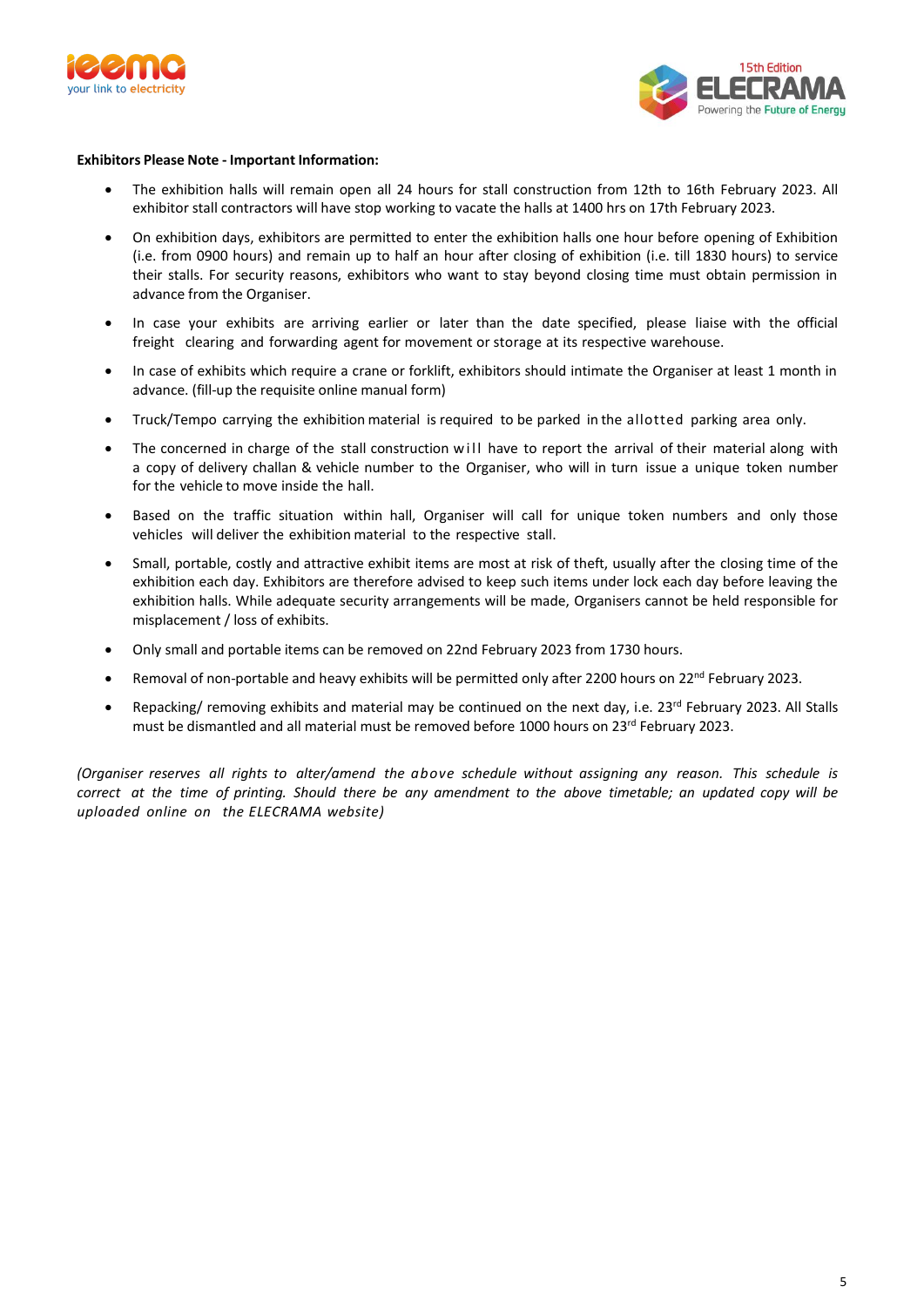



#### **Space Booking and Allocation**

- Prospective exhibitors should fill the online application form for space/stall booking and accept the rules and regulations for participation *(However, the organiser reserve the right to reject the application for space booking without assigning any reason. Organiser also reserves the right to limit/alter the space desired to accommodate more number of exhibitors)*
- Any company while booking its stall under **SEZ category** must upload its registration certificate as SEZ unit. Also, post booking of the stall and generation of the invoice, the invoice must be endorsed by the specified officer of the SEZ zone stating that receipt of services is for authorised operations of the SEZ. A copy of the same must be sent to IEEMA within one month of stall booking.
- Any company can book only one stall in its name. Booking of multiple stalls under a single company/ organization name will not be allowed.

**Please note that in order to accommodate more exhibitors, the organising committee of ELECRAMA-2023 has decided to restrict stall size by any single company/exhibitor up to 540 sqm only. Acceptance of booking is at the sole discretion of the Organiser**

**Booking Guidelines – Click on the link for Detailed [Booking Guidelines](https://booking.elecrama.com/pdf/Stall_Booking_Process.pdf)**

#### **1. Specifications**

- **Bare Space**: Only bare space will be allotted above 26 sqms. Organisers will clearly demarcate the borders of the space booked by the exhibitor on the hall floor. It is the responsibility of the bare space exhibitors to construct the stalls within the border and as per the laid down rules.
- **Bare Space**: Electrical Power Consumption and Connection Charges will be borne by the exhibitors. Bare space exhibitors must pay electrical charges separately on the basis of their total connected load in kW, including power required during set up period. Exhibitors must inform their requirement to the Organiser **on or before 30 November 2022** in the appropriate form provided in the exhibitor manual.
- **Shell Scheme**: Under shell scheme (from 9 sqm upto 26 sqm), stalls will be provided with partition walls on maximum 3 sides, needle punch carpet, name fascia and basic furniture like Table, Chair, Spotlights, Dustbin on pro rata basis of the area booked as mentioned in the table below.

| Stall Area in<br>sqms | Desk Table | Round<br>Table | Chairs | Spotlight | 5 Amp Plug<br>Point | Waste paper basket |
|-----------------------|------------|----------------|--------|-----------|---------------------|--------------------|
| 9                     |            |                |        |           |                     |                    |
| 12                    |            |                |        | 4         |                     |                    |
| 15/18                 |            |                |        | b         |                     |                    |
| 21/24                 |            |                | 8      | 8         |                     |                    |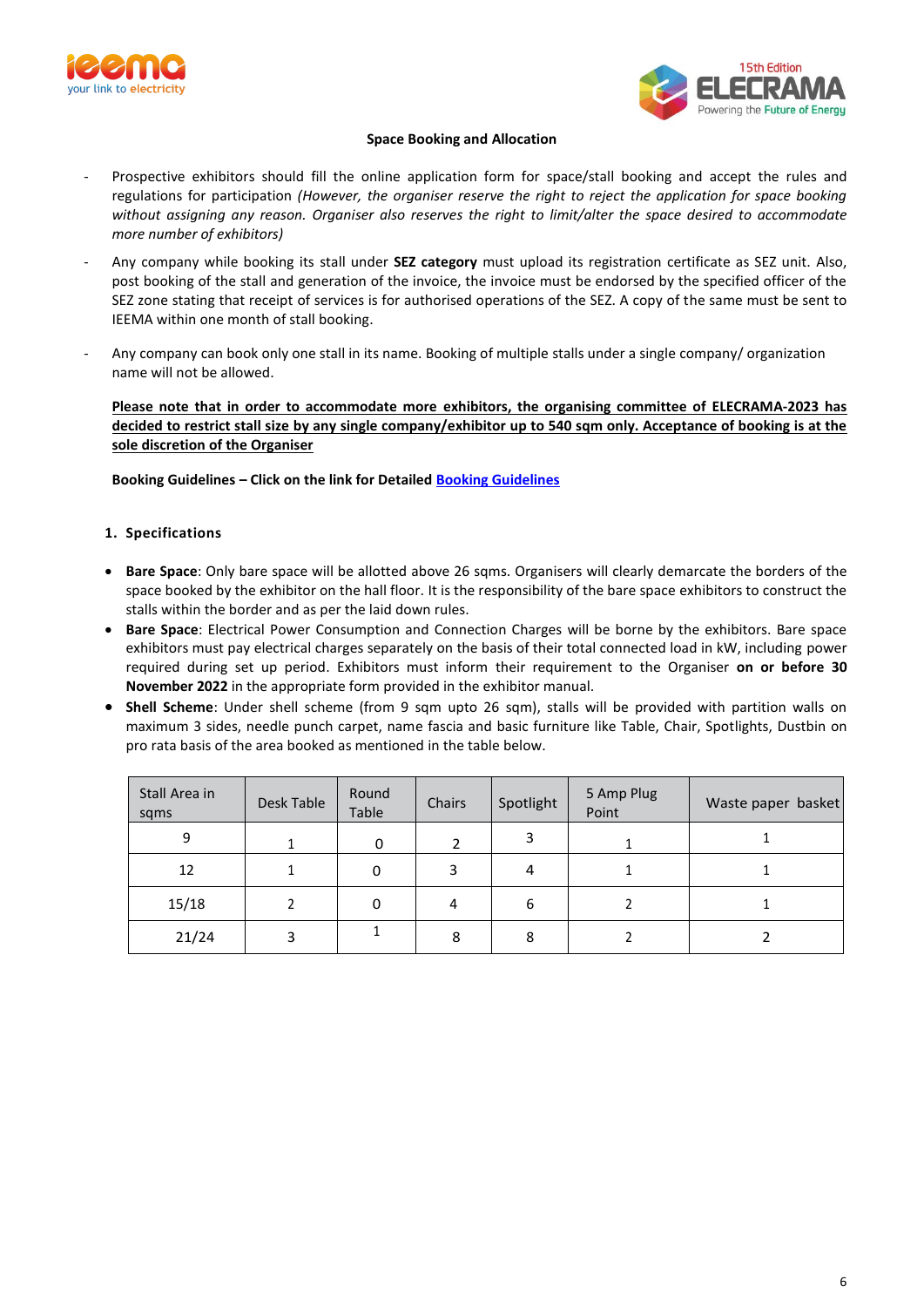



Note – The image of shell scheme stall is given below for pictorial respresention. Actual stall may differ in



- Electrical A.C. supply with 5 Amp, 220V plug and socket for connected load up to 1 kW will be provided to shell stalls at no extra cost as mentioned in the above table.
- For connected load above 1 kW, charges will be extra as decided by the Organiser and for Electrical supply above 2kw, 3 phase connection will be required with attendant costs.
- All shell exhibitors must inform their requirement, for set up and show days, to the Organiser **on or before 30 November 2022**. If the same is not intimated as above, the organiser will not be responsible for not providing the required electrical connection.
- **2. Mezzanine Floor**: Subject to the prior approval of the stall layout from official architect and in accordance with ELECRAMA-2023 Rules and Regulations, Exhibitors will be allowed to create mezzanine floor in mezzanine designated stalls only. Exhibitor shall be allowed to create a mezzanine floor upto 40% of the bare space area they have taken at an additional charge of 30% of the amount for the area booked. If exhibitor chooses mezzanine stall it has to mandatorily pay the additional charge of 30%

*(Permission to construct mezzanine floor is subject to approval of official architect of the exhibition)*

**Indian exhibitors** (Meaning: those firms/ organizations which are registered & incorporated in India) will have to pay stall and any other charges in INR only. Estimate and Invoices will be generated in INR only.

**Foreign exhibitors** (Meaning: those firms/organizations registered or incorporated outside India and having no permanent establishment in India) will have to pay stall and any other charges in USD only. Estimate and Invoices will be generated in US Dollars only.

**IEEMA Member** concessional tariff is available only to those member companies who have no dues towards IEEMA membership as on 31.03.2022 and who continue to be members of IEEMA for F.Y. 2022 -2023. In case of non-payment of dues for current financial year, the concessional tariff shall be reversed and a debit note for the differential amount will be raised.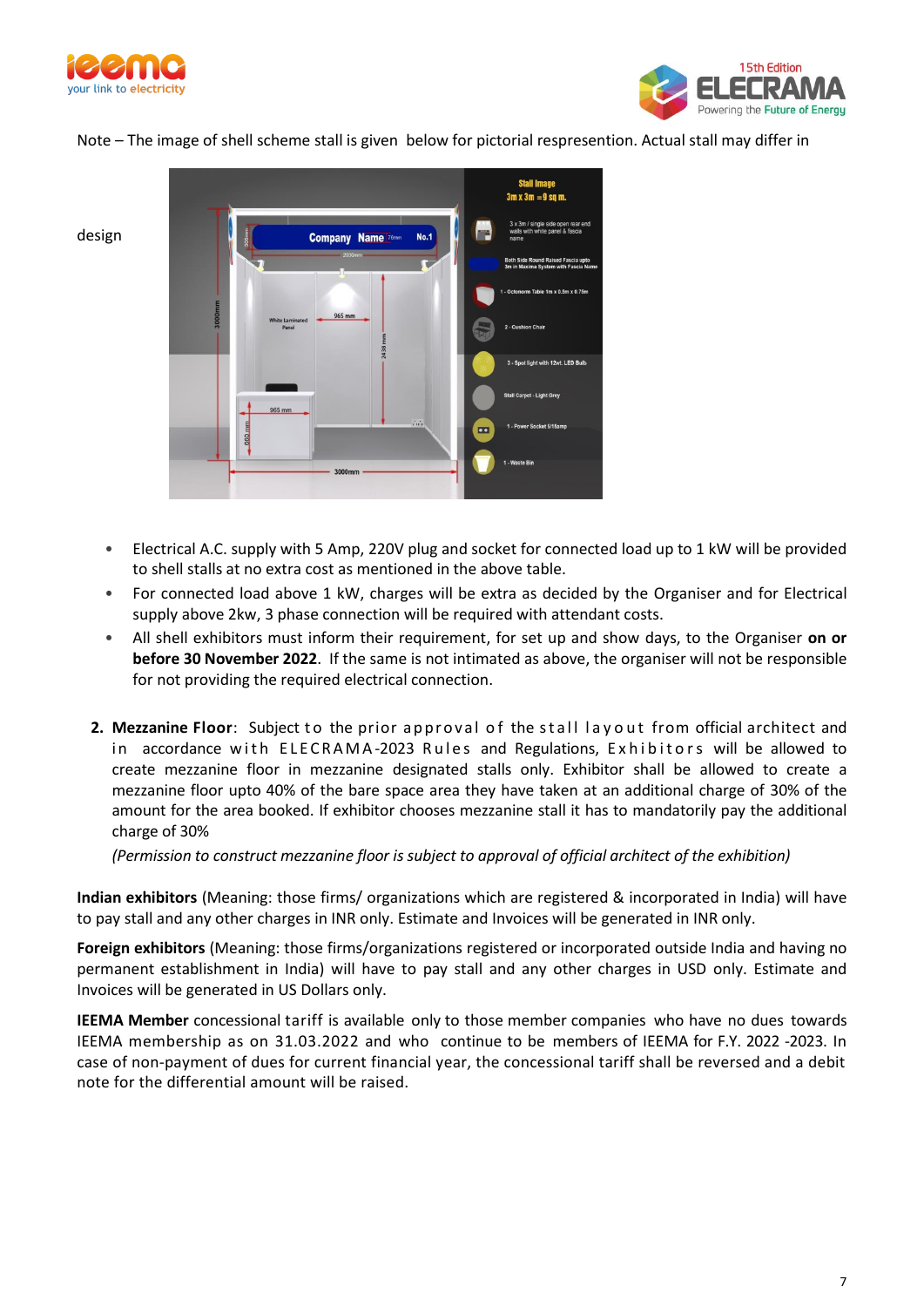



#### **Please note:**

- **•** Tariff is exclusive of GST and other government taxes and levies, if any, and the same will be collected along with stall charges.
- Separate invoice will be raised for any additional service requirements given by the exhibitor.
- Availability of 2 and 3 sides open shell booth/Bare space are limited and are allotted on the first-comefirst-serve basis; hence the organiser do not guarantee such allocation to all exhibitors.
- Invoice will be raised in the name of exhibiting company only as per the details furnished in the ONLINE APPLICATION Form.
- Exhibitors who have booked Bare space must seek prior approval of their stall design by official ELECRAMA-2023 Architect appointed by Organiser.
- For Mezzanine floor within the stall, only those exhibitors who have booked mezzanine designated bare space stalls will be permitted to build one and charged 30% extra over on the basis of the applicable stall rate for that respective area and a separate invoice will be raised once approved by the official architect of ELECRAMA 2023. The payment for the same must be made by the exhibitors before 15<sup>th</sup> November 2022.
- For stall possession no dues certificate will be given to the Exhibitors on the specified date, subject to payment of all dues including electricity charges, security deposit etc.

#### **Payment Procedure, Schedule, Penalty for Delayed Payments and Details of Bankers**

- Exhibitors are requested to strictly adhere to the payment schedule appearing in their estimate. (also given below for reference on pg. no. 10)
- The pending payments if made after applicable due dates, shall attract an additional penal amount of Rs. 10/- per sqm per day if delay is not more than 15 days and Rs.20/- per sqm per day if the delay is more than 15 days. The penal amount has to be paid by exhibitor before taking possession of the stall
- In case of non-payment of the next installment beyond 1 month from the due date, the exhibitor may lose all rights to the space reserved / booked. The amount already paid may be forfeited in such cases. The stall/ space can then be at the Organisers disposal to be offered to any other exhibitor.
- All payments should be made only via ELECRAMA-2023 payment gateway/ RTGS/ NEFT/ SWIFT/TT.
- No payment by cash/ cheque / DD will be accepted. Please do not deposit cash/ cheque/ DD directly into the bank account.

#### **ACCOUNT DETAILS FOR REMITTANCE:**

The bank details shall be available from  $4<sup>th</sup>$  June 2022 onwards

#### **Payment Schedule:**

| <b>PAYMENT SCHEDULE - ELECRAMA 2023</b>                  |                         |                          |                      |  |
|----------------------------------------------------------|-------------------------|--------------------------|----------------------|--|
| <b>Payment Schedule</b>                                  | <b>First Instalment</b> | <b>Second Instalment</b> | <b>Final Payment</b> |  |
| <b>Booking Upto 30-06-2022</b>                           | $40\%$ <sup>*</sup>     | 30% by 30-09-2022        | 30% by 30-11-2022    |  |
| Booking From 01-07-2022 to 30-09-2022                    | 70%                     |                          | 30% by 30-11-2022    |  |
| Booking From 01-10-2022 onwards                          | 100%                    |                          |                      |  |
| GST, if applicable, is payable with each<br>installment. |                         |                          |                      |  |
| *Inclusive of advance deposit amount                     |                         |                          |                      |  |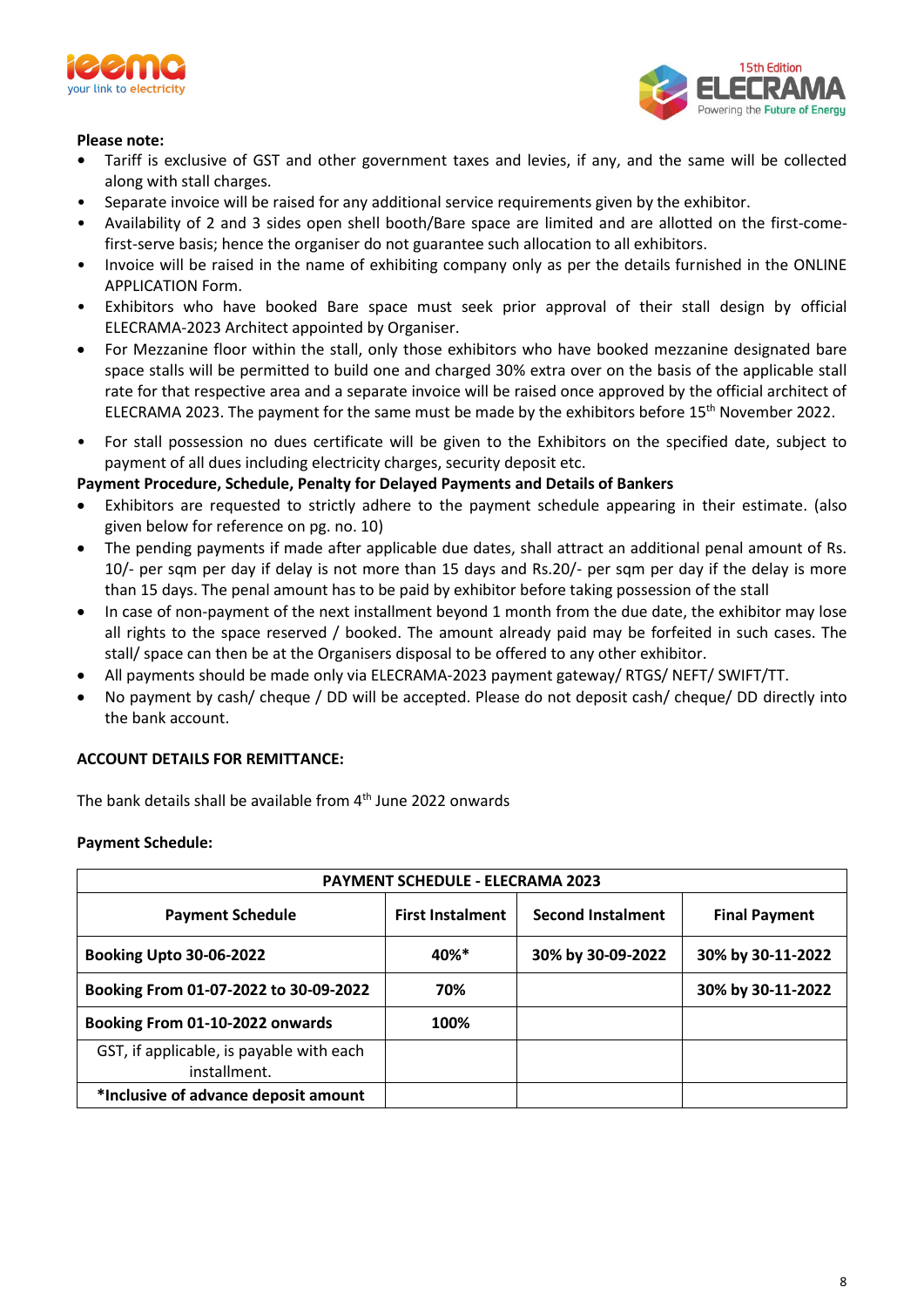



#### **Security Deposit**

Exhibitors are required to pay the refundable security deposit before 31<sup>st</sup> August 2022. The invoice for the Security Deposit will be sent with the Final Invoice of the first installment, post final selection of their stall.

| <b>SECURITY DEPOSIT</b>                         | <b>Indian Exhibitors</b> |
|-------------------------------------------------|--------------------------|
| For Shell constructed stalls from 9 to 15 sqms  | Rs. 25000/-              |
| For Shell constructed stalls from 18 to 24 sqms | Rs. 50,000/-             |
| For Bare space up to 200 sq. meter              | Rs. 1,00,000/-           |
| For Bare space more than 200 sq. meter          | Rs. 2,00,000/-           |

The process of refunding security deposit shall commence after 3 months of the closure of the exhibition on receipt of the tax deduction at source (TDS) certificate (Form 16 A) and after deducting the claims for damages and other recoveries of IEEMA, if any. **The security deposit may be forfeited, if the stall is not complete in all respects before 1300 hours on 17th February 2023.** 

**Cancellation charges:** Once the Organisers confirm allotment of the stall, willful cancellation/withdrawal of participation by exhibitor citing any reason including personal, official, business scenario, force majeure, strike, lockout etc. will attract cancellation charges. Organiser will proceed with cancellation only after a written communication for cancellation is received from the authorized person (contact person) of the exhibitor.

Cancellation charges as under will be applicable and deducted on cancellation of space booking.

| <b>Cancellation Charge</b>                                          |
|---------------------------------------------------------------------|
| By $31^{st}$ July 2022 - 30% of the amount paid                     |
| By 30 <sup>th</sup> September 2022 - 70% of the amount paid         |
| On and After 1 <sup>st</sup> October 2022 - 100% of the amount paid |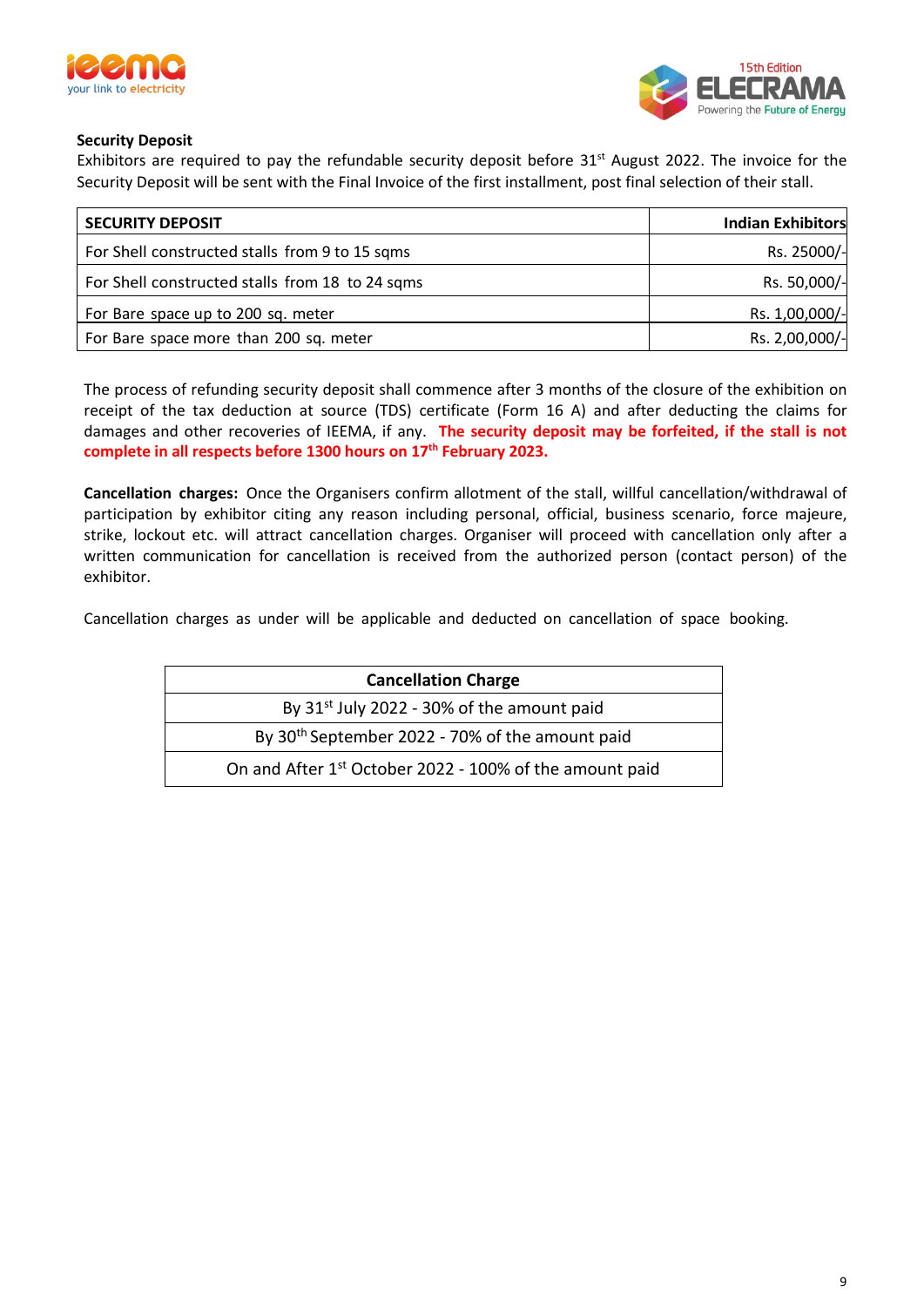



#### **Administration of Exhibition**

Administration of exhibition will be controlled by the Organiser (IEEMA) from the site office i.e. at INDIA EXPOSITION MART LTD., Greater Noida. Exhibitors should contact IEEMA / ELECRAMA staff at the site office for taking possession of their stall and for information about obtaining various services related to the exhibition. The Organiser will depute its officials at site in each hall throughout the construction period, exhibition days and the break down period. ELECRAMA officials and staff members of Organisers will always be available to answer queries, handle problems and be of assistance to exhibitors. Any problem affecting exhibitors or contractors should immediately be referred to the Organisers help desk in respective halls for prompt action.

#### **1. Approval of Stall designs**

All exhibitors constructing their stalls must submit the stall design and elevation drawing, showing dimensions, positions and height of various partitions, cabin, display boards, logos and exhibits within their stalls to the Organisers online for approval, on or before  $30<sup>th</sup>$  November 2022. The exhibitors are requested to forward copy of the approved stall design plan to their stall construction team. All exhibitors are required to keep one copy of the approved plan at the stall during the construction period. **Modifications and/or alterations suggested by the Organisers will be binding on the exhibitors.** If the actual display arrangement of the stalls is not in conformity to the approved layout plan, the Organisers reserve the right to remove or cause removal of unapproved installations from the stall at the cost and risk of the exhibitors**.**

#### **2. Possession of Stalls**

For Bare Space Exhibitors: Possession of bare space will be given from 1200 hours on 12<sup>th</sup> and 1000 hours on 13th. Possession of the stall would be given only after obtaining No Dues Certificate from IEEMA/ELECRAMA Accounts Department.

For Shell exhibitors: Possession of shell stalls will be given from 1200 hours on 12<sup>th</sup> February and 1000 hours on 13<sup>th</sup> & 14th February only after obtaining No Dues Certificate from IEEMA/ELECRAMA accounts department.

No dues certificate, for giving possession to all the participants will be handed over on the dates specified, subject to the receipt of all dues to ELECRAMA, including power charges, security deposit etc. and the submission of TDS certificate in Form. 16 A, in lieu of deduction of tax from the payment made to ELECRAMA.

#### **3. Completion of Stall Construction**

All construction work and electrical wiring must be completed in all respects, before 1300 hours on 17th February 2023. The Organisers reserve the right to stop the construction work after 1300 hours on Friday, 17th February 2023. Exhibitor Contractors have to stop the work and vacant the halls latest by 1400 hours on 17th February 2023. The security deposit will be forfeited, if the stall is not complete in all respects before 1400 hours on Friday, 17th February 2023.

The Committee Members for the Best Stall Contest will consider an exhibitor as qualified, only if the stall construction work is complete in all respects before 1200 hours on Friday, 17th February 2023. Organisers advise all exhibitors and their contractors to store the waste material at one place within their stall area, from where the Organisers would arrange to remove the same through their official contractor.

#### **4. Important Rules relating to Goods and Exhibits**

#### **4.1 Import of Goods/Exhibits**

Exhibits and goods covered by ATA Carnet while in India must be checked and endorsed by Customs prior to departure from India. Please consult the official Freight Forwarding Agencies regarding the correct documentation procedure. It is vital that Exhibitors complete and satisfy this Customs procedure, otherwise the whole consignment will be deemed by customs to have been disposed off in India, resulting in a deduction from deposit or bond or revocation of bank guarantee for customs duty. No customs duty refund is allowed for goods and services consumed, disposed off or left behind in India, such as accommodation, meals and beverages, car rental, brochures, giveaways, stall materials, etc. Please consult the official freight forwarding agent who is aware of all formalities for the same. Temporary duty free import of goods which are hand carried, in the accompanied baggage is not possible. Customs may levy duty on such hand carried imported exhibits as per the baggage rules subject to the valuation by Customs Authority.Any exhibition materialsent through courier; consult the official forwarding agent for its provision and regulationsinthis regard.

#### **4.2 Customs Duty on Goods and Exhibits**

Following information is a summary of the regulations applicable to the import of exhibits/materials into Greater Noida, India for exhibition purposes. Under the laws of the Republic of India, all imports including hand carried items into India, whether exhibits, brochures, promotional items, giveaways or stall materials, are subject to payment of appropriate import duty. The Customs and Excise Department of the Republic of India in its role of enforcing these laws requires that all imports must be covered by documentation which shows that either customs and excise duty has been paid on the said imports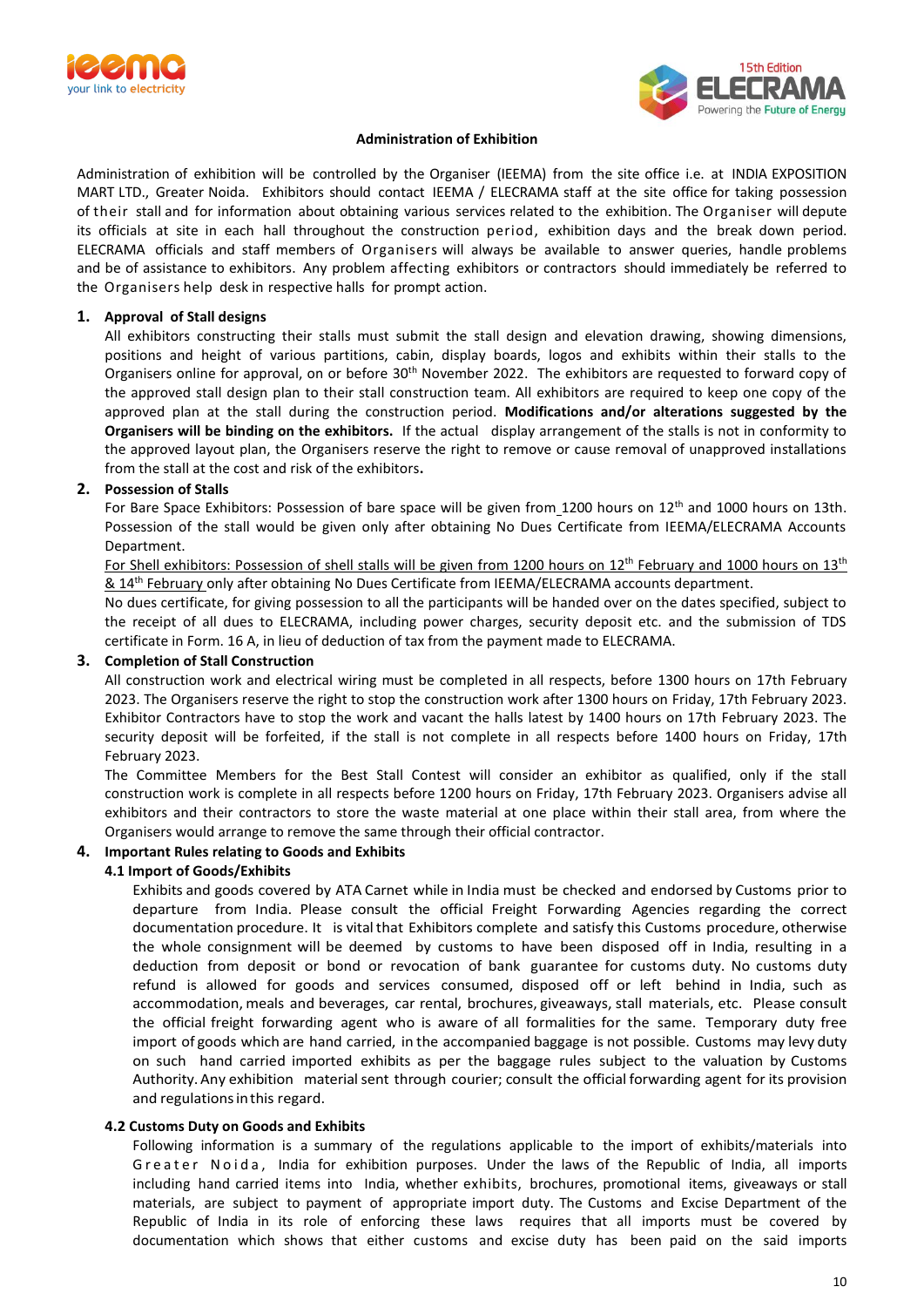



(wherever applicable) or is being deferred if the said imports are covered by an ATA Carnet or with necessary permissions.

#### **4.3 Terms and Conditions for Import of Exhibits**

India is a member Country for ATA Carnet. The Indian Customs, therefore, will honor ATA Carnet Documents issued by other member countries. This can cover a large cargo consignment or a single Exhibitor hand carried item, except for all consumable goods meant for distribution or sale which are not likely to be re-exported. For goods imported through medium of post, transit goods, separate bills of entry will be required to be filled in and has 6 months validity. Exhibitors who wish to use the ATA Carnet should contact the International Chamber of Commerce in their respective countries regarding application procedure.

Government of India has also issued notifications/instructions facilitating entry of exhibits against bond for reexport and even procedure for sale of such exhibits against payment of appropriate import and other duties. For further information, exhibitors are requested to contact official Freight and Forwarding Agency.

As Organisers, we strongly recommend that the exhibitor should engage services of the Official Freight Forwarder, who is familiar with the Customs procedures and is also capable of handling exhibits and consignments from arrival in any Indian Port/Airport to final departure from any Indian Port/Airport. Should you use your own freight forwarder, please ensure that your freight forwarder is familiar with the Customs Regulations and is also in a position to provide Bank Guarantee, if required.

#### **4.4 Excise Duty on Exhibits and Display Material**

By issuance of Central Excise Notification No. 21/2006 CE dated 1<sup>st</sup> March 2006, The Government of India has rescinded the Central Excise Notification No. 215/84-CE dated 9<sup>th</sup> November 1984, which gave the facility of clearance of goods from the factory without payment of excise duty for display in an exhibition in India. As a result, there is no exemption for the excise duty on exhibits now. Exhibitors are therefore required to pay excise duty and bring the exhibits to the exhibition venue.

#### **5. Schedule for Vehicle Entry to Exhibition halls – Build Up period**

**5.1 Entry for Freight Vehicles -** Freight vehicles carrying exhibition goods must enter from the designated gate of INDIA EXPOSITION MART LTD. and get parked in the designated parking area before off-loading the exhibition goods. The Organisers will allow the vehicles to get parked inside the exhibition center premises or its surrounding areas before / or after off-loading of exhibition goods. Parking of freight vehicles will not be allowed after off-loading of exhibition goods. Movement of freight vehicles will be managed by the official security agency in co-ordination with the Hall managers & staff of the respective halls. Freight vehicles carrying exhibition goods, will be allowed to enter exhibition halls only after 1000 hours from 12<sup>th</sup> February 2023 Please note, vehicles carrying heavy equipment/s which needs freight handling machinery, will not be allowed to enter the halls after **1800 hours on 15th February 2023**. Person in charge of the stall construction will have to report the arrival of their material, along with a copy of delivery challan, Vehiclenumber and No dues certificate to the Organisers, who will in turn issue a token for the Vehicle to move inside the hall. Looking at the traffic situation within hall, organiser will call for token and only those vehicle/s will permitted to enter the hall to deliver the exhibition material to the respective exhibitor. Exhibitors should depute their representatives to accept delivery of their exhibit packages at the exhibition site. Exhibitors are advised to seek assistance from official freight agency. Organisers will not accept/handle material on behalf of any exhibitors.

#### **6. Schedule during Breakdown Period (**from 1730 hours on 22nd February 2023 to 1100 hours on 23rd February 2023)

#### **6.1 Removal of Exhibits**

Exhibitors are required to obtain prior permission  $a \, n \, d \, g \, a \, t \, e \, p \, a \, s \, s \, f$  from the organiser for removing any exhibit for testing; repairing or replacing the same during the exhibition period and such removal will be allowed only after closing of the exhibition.

Exhibitors will be allowed to remove any hand carried exhibit from the stalls only after the official closure of exhibition i.e. after 1700 hours on  $22^{nd}$  February 2023. Exhibitors are also advised that rented furniture items will be collected after exhibition closes on  $22^{nd}$  February 2023. The drawers, cupboards etc. should be emptied and the contents packed after the exhibition closes. The work of removing the exhibits could be undertaken after the closure of the exhibition and must be completed before 1200 hours on  $23<sup>rd</sup>$  February 2023. After this period, the Organisers will be at liberty to remove and store the goods at other places at the cost and risk of the exhibitors.

**6.2 Freight vehicles for removing exhibition goods** - Freight vehicles for removing exhibition goods must enter from the designated gate of INDIA EXPOSITION MART LTD., as per schedule provided by the Organiser and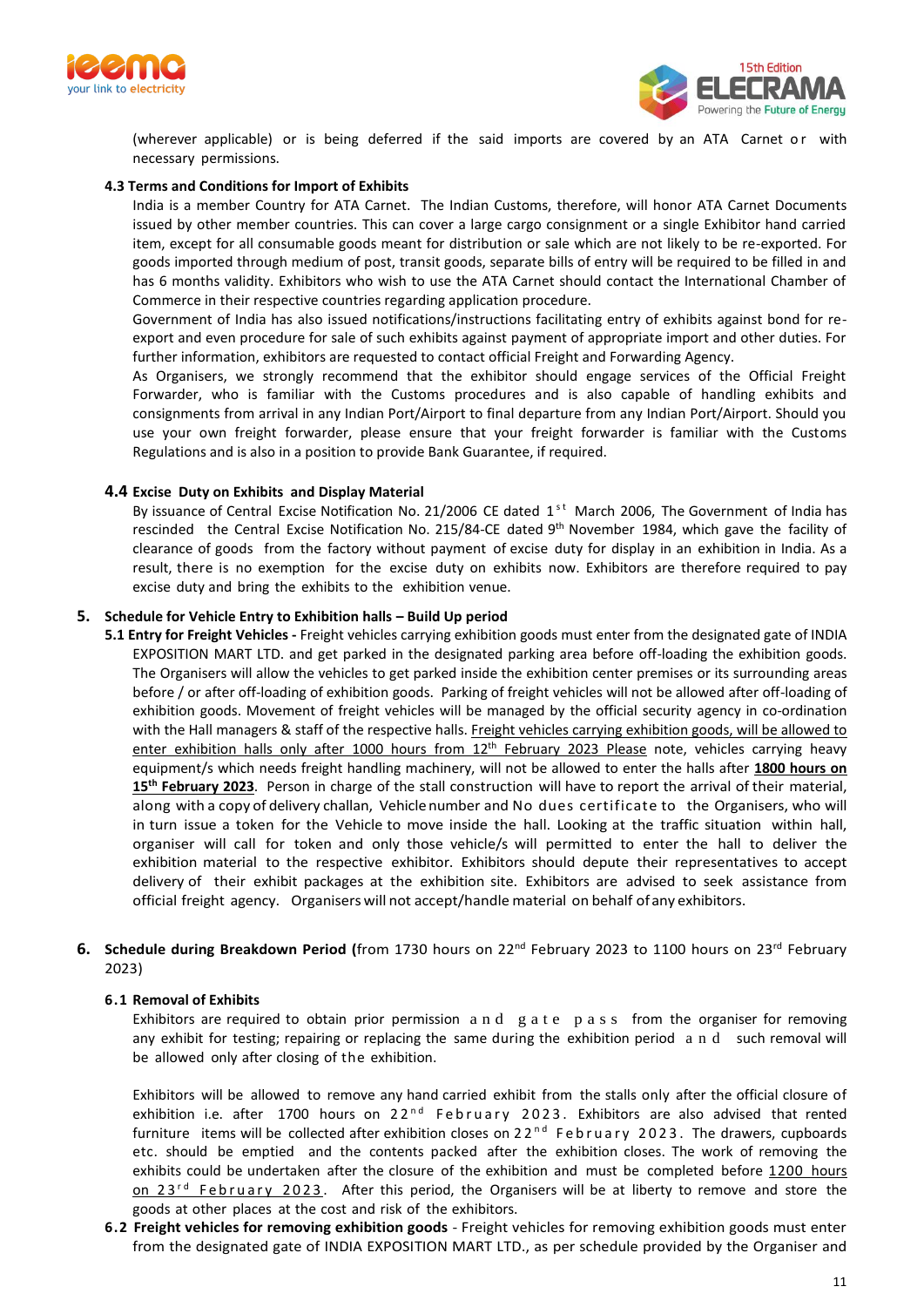



will not be allowed to park inside the exhibition halls and its surrounding areas before and after reloading of exhibition goods. Freight vehicles should be parked only in the designated p a r k i n g area outside INDIA EXPOSITION MART LTD. complex before reloading of exhibition goods. Movement of freight vehicles will be managed by the official security agency in co-ordination with the Hall Managers and staff of the respective halls. Freight vehicles will be permitted to approach hall gates only after 1900 hours on Wednesday, 22nd February 2023. Vehicles like Tempos, Sumo, Trax, Scorpio, Innova etc can approach only up to hall gates for loading exhibits but will not be allowed to enter the halls before 2200 hrs on 22<sup>nd</sup> February 2023. Heavy material can only be packed and removed on 23rd February 2023 from 2300 hours onwards. Only light motor vehicles like Taxis, Rickshaws, Santro, Maruti, etc. will be permitted to reach the nearest entry of the venue on 22nd February 2023 after 2000 hours, for removing exhibition material. However, Portable hand carrying exhibits can be removed from 1730 hours onwards on 22<sup>nd</sup> February 2023 itself for loading to their respective vehicles parked at the parking ground.

#### **7. Admission for Visitors**

Exhibitors can also send their own Invitation cards and request their clients to register themselves in advance through internet by logging on ELECRAMA website [www.elecrama.com](http://www.elecrama.com/) or through the APP. The preregistered trade visitors can obtain the visitor badge from the registration center by producing the printout and photo ID proof, before entering the exhibition halls.

#### **Guidelines for Stall Area utilization - Construction**

#### **I. General Guidelines applicable to all exhibitors**

- The exhibitor is responsible for safety at the stall and for ensuring that industrial safety and accident prevention regulations are complied with. The exhibitor is liable for any damage that results from the construction or running of its stall or the exhibits displayed in it. Throughout the construction and dismantling periods conditions inside and outside the halls as well as at the open-air site are similar to those at a building site. The personnel working in this environment must be made aware of the dangers that exist.
- Height Restriction: Bare space exhibitors eligible and desiring to construct Mezzanine floor in these halls have to restrict the total height of their stall with Mezzanine to 4.5 meters. For rest of the bare space and shell exhibitors permissible height with logo would be 4.5 meters.

To achieve uniformity in display and appearance of the entire exhibition and to ensure proper presentation of all exhibits, Exhibitors are advised to strictly follow the guidelines for stall construction, decoration and display specified by the Organisers.

- There would be general lighting within the hall. Temporary electrical connection would be provided to carry on the construction work on chargeable basis. Aisles in the halls must be kept clear at all times, even during the construction and dismantling periods, since they the rescue and escape routes. Construction material, empty packaging and exhibits are not allowed to be stored in the aisles.
- Digging, grouting or cutting of floor and hanging of stall structure from the ceiling of the halls is not permitted in any Hall.
- Exhibitors should leave minimum 30% of the stall area free for movement of visitors.
- To ensure safety of stall personnel and visitors, there should be no loose wiring or hanging wires. All wiring must be carried out in PVC, Elastomeric or other plastic sheathed cables. No exposed cable joints are permitted.
- Leave 70% of the Side which is open on the aisle, free of any construction to assist in the ingress of visitors to the stall and improve visibility. Any structure, publicity material, photographs, charts, should not have height exceeding 3.5 meters (bare space) and 3 meters (Shell stall). However, height of products on display can be more than 3.5 meters.
- The panels adjacent to other stall areas and the ceilings of the stall areas that are visible from above must be properly finished. Electric wires must be covered by proper casing. If this is not done, Organiser will carry out the necessary work and charge all expenses to the defaulting exhibitors account.
- The main supply points and electrical installations in the stall should be easily accessible and should not be concealed /covered by the panels / partitions or even by the exhibits.
- Wall, if any, along the aisles should not carry any projections, texts, other than name of the exhibitor and his logo on the side facing the aisles.
- Enclosures for office, conference or pantry can be set up in the stalls, provided the height and area covered by such enclosures is not more than 3.5 meters and 30% of the stall area respectively. Such enclosures should be located along the building wall of the exhibition hall, if any, or at the rear e n d of the stall. Enclosures should be at least 2 meters away from aisles.
- For stalls with 3 / 4 open sides, there shall be no partitions more than 30% on the open sides and the inside partitions should also be such that they do not obstruct the view or aesthetics of the adjoining stall/s. In case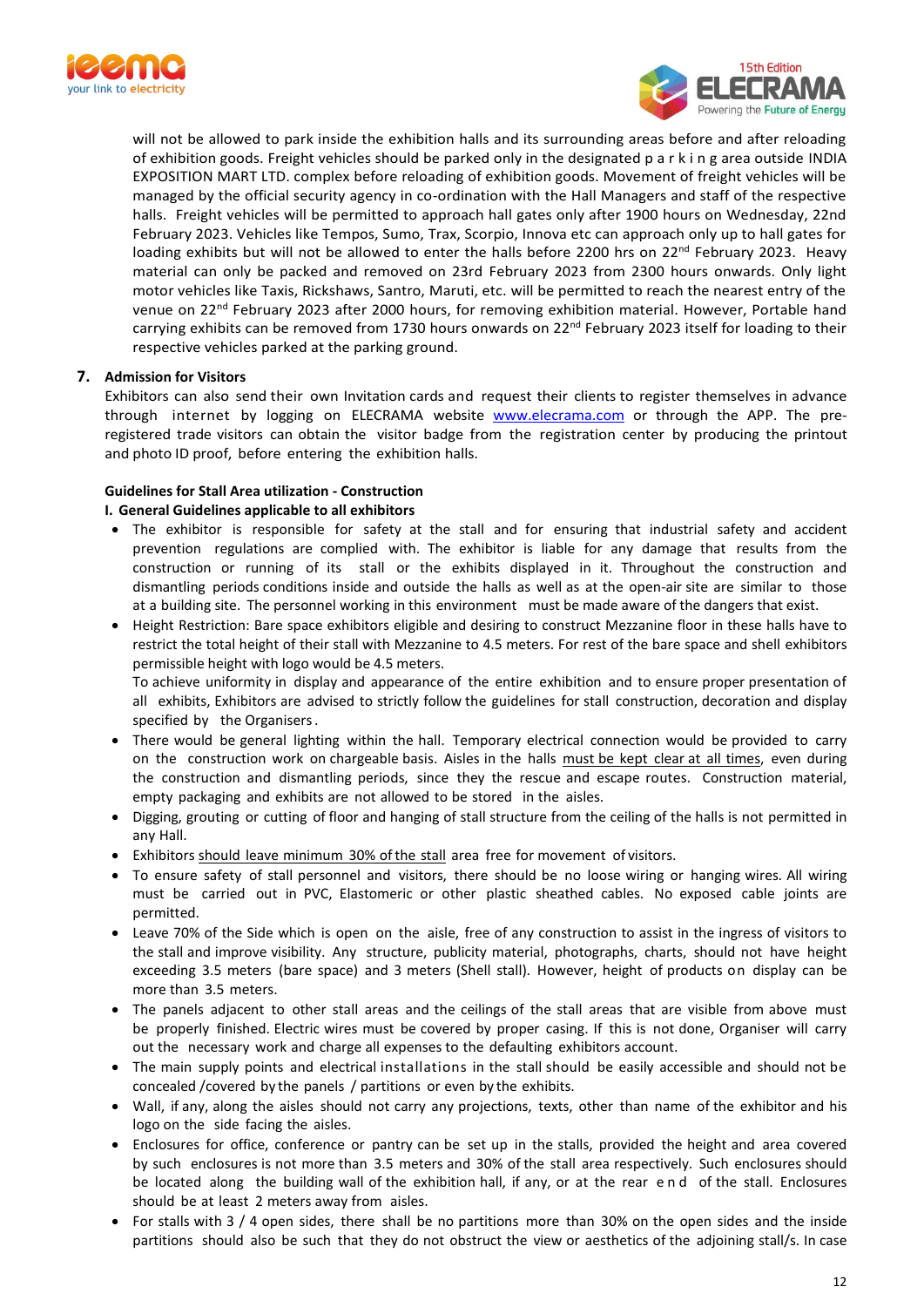



they are found to be obstructive, such partitions shall have to be provided with clear glass / acrylic above 1.2 meters height.

- Use ofsuitable floor covering inside the stall, without damaging the floor is recommended.
- Use of loudspeakers, musical instruments etc. in the stalls is prohibited. Films, multimedia presentations, video or slide shows on products, systems and services may however be conducted within the stalls, provided the sound level is kept sufficiently low to avoid causing disturbance to others. Information headphones are allowed, provided these are set up inside the stall at least 1 meter away from the aisles. Noisy demonstrations that may annoy other exhibitors are forbidden. The **noise level should not be more than 60 decibels**, measured at the stall limits. Defaulting exhibitors will be served notice to lower the volume and in case of recurrence, they may be penalized.
- Cellulose paints should not be sprayed on any type of object within the Exhibition Halls. Use of exhibit materials that are dangerous, inflammable, explosive, unhealthy, foul-smelling or which may, in general, annoy other Exhibitors or visitors is not permitted. Use of spray painting for stall decoration is not permitted within any hall. Organisers advise exhibitors to bring in prefabricated stall to avoid delay in completion of stalls as well as inconvenience to other exhibitors.
- Use of bright and/or colored lights, neon signs of any size, shape or colour or any other electrical decorative material is not allowed. Depicting exhibitors name or logo on flickering/ off-on type light is also not permitted. Use of cloth banner inside and outside the stall is not allowed. Use of all types of publicity materials such as posters, banners, hanging decorations made of any material is not allowed outside the stall area of the exhibitors. Suspending of display items from the Hall ceiling or any other structure falling within the stalls is also not permitted.
- Posters, banners, and advertisement boards including LED displays will be put up by the Organisers and will be available to the exhibitors for advertising on payment basis.
- Use of potted plants is allowed only inside the stall area ofthe exhibitor.
- An exhibitor, whose design has been approved by our official architect, can commence erection after taking official possession of the stall area. No exhibitor shall be allowed to start work on their stalls without prior approval of the layout plan. The decision of the official architect with regards to the approval of the stall design shall be final and binding upon exhibitors and the work must be carried out as per the approved drawing only.
- Exhibitors are requested to note that it is the responsibility of their appointed stall construction contractors to clean the stalls upon completion of construction, before handing it over to them. Thereafter, the official cleaning contractor will clean the aisles only.
- The guidelines for bare space stalls (given below) are also applicable to the contractors/ exhibitors carrying out interior decoration for the stalls under shell scheme.
- Exhibitors are advised to take insurance policy covering their machinery/exhibits, transit, loading and unloading of machines, their exhibition personnel and third parties (visitors).
- In case, any exhibitor wishes to use the logo of INDIA EXPOSITION MART LTD in their promotional material, they shall do so by contacting the INDIA EXPOSITION MART LTD. authorities directly for specifications and approval.

#### **I. I General Guidelines applicable to Bare Space Construction**

Exhibitors can appoint a contractor of their choice for stall design and stall construction, subject to the following rules.

- **All Bare space exhibitors should make provision to display their stall number of minimum 2X2 feet at visible place.**
- Organisers will allot only bare space with proper marking of the borders on the floor for the area booked by the exhibitors. Construction of partition walls is the responsibility of the bare space exhibitor. For example, a single side open bare space exhibitor will have the responsibility of constructing partition walls on 3 sides.
- Exhibitors are required to submit stall design, elevation and 3D artist's impression, through the online exhibitor manual for its approval positively **on or before 30 t h No v em b er 2 02 2.**
- An exhibitor, whose design has been approved by the official architect, can commence erection after taking official possession of the stall area. No exhibitor shall be allowed to start work on its stalls without prior approval of the layout plan, and getting approval certificate from our official architect. The decision of our official architect will be final.
- The stall contractor should be approved by the Organisers and should obtain NOC from the Organisers to carry out the work of stall construction within the premises of ELECRAMA halls.
- Such contractor must submit a list of his workers, working on site and should obtain official passes from the Organisers for hall entry during construction and break-down period.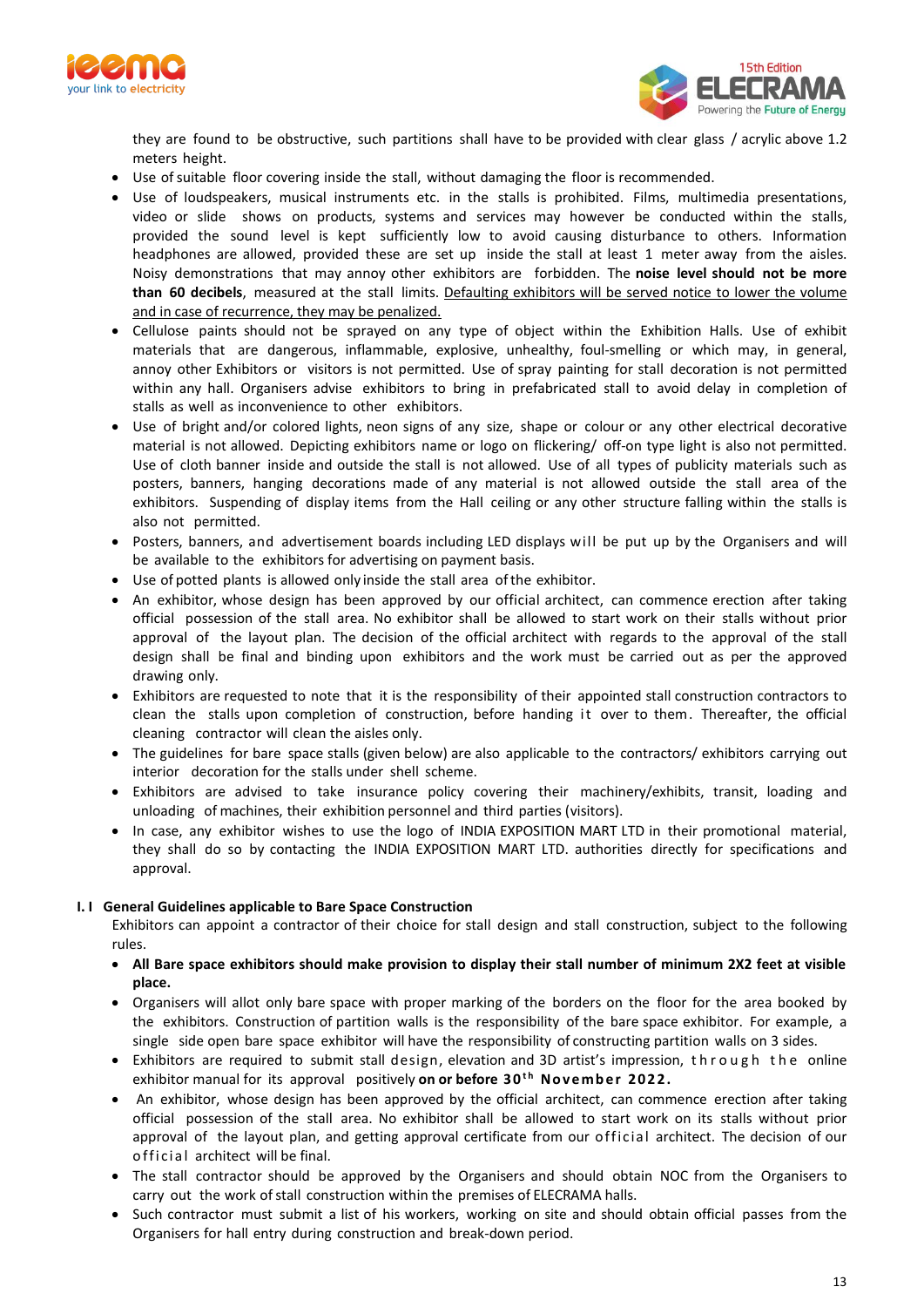



- Workers **below 18 years** will not be permitted to enter the premises and undertake any work at the venue. Exhibitors to ensure that this rule is strictly adhered to by their contractors.
- Any worker, contractor, exhibitor's representative, material supplier wanting to enter the exhibition halls must have an official badge issued by the Organiser.
- Subject to prior approval of the stall layout and in accordance with ELECRAMA-2023 rules and regulations, a Mezzanine floor with total height of the stall not more than 4.5 meters can be constructed at extra charges of 30% of the total stall charges applicable. Area of the mezzanine floor should not be exceeding 40% of the ground area booked. Such mezzanine floor should be constructed at minimum distance of 2 meters away from the adjacent stalls.
- Construction of Mezzanine floor shall be allowed only after submission of a structural and fire safety certificate from a registered Structural Engineer and an indemnity bond discharging the Organisers of any liability or responsibility in the unlikely event of any mishap caused due to poor design / workmanship of such structure. The mezzanine floor should be equipped with sufficient number of fire extinguishers.
- Organiser suggests co-operation between neighboring exhibitors for construction and painting of common partitions wall.
- Leave 70% of the Side which is open on the aisle, free of any construction to assist in the ingress of visitors to the stall and improve visibility. Any structure, publicity material, photographs, charts, should not have height exceeding 3.5 meters. However, height of products on display can be more than 3.5 meters. Height of panels and common panels between stalls should not be more than 3.5 meters and should have smooth surface on both sides.
- Pillars in the stalls should be covered with paneling up to height of 3.5 meters without grouting on the wall, floor or causing damage of any nature to the structure of the exhibition hall.
- In case the pillar has electrical main supply point / distribution board, a door has to be provided on such **paneling for access to electric supply.**
- No suspensions are to be made from the trusses of the Exhibition Hall. No fittings or display should be attached, nailed, screwed or drilled on to the floor, columns, wall or any other part of the hall. If this instruction is ignored, the Exhibitor/ Contractor concerned will be penalized for the damage caused.
- A back wall must be provided, except in the case of an island stall. The Organiser reserves the right to change, modify, lower or shorten any back wall or sidewall, if in the opinion of the Organiser, it may obstruct the reasonable view or exposure of other Exhibitors stall.
- A Bare Space exhibitor cannot display name boards over an adjacent Exhibitor back w a l l and/or on side-wall, but may display it on any location facing the aisles.
- Enclosures for office, conference or pantry can be set up in the stalls provided the height and area covered by such enclosures is not more than 3.5 meters and 30% of the stall area respectively. Such enclosures should be located along the building wall of the exhibition hall, if any, or at the rear of the stall. Enclosures should be at least 2 meters away from the aisles.
- For stalls with 3 / 4 open sides, there shall be no partitions more than 30% on the open sides and the inside partitions should also be such that they do not obstruct the view or aesthetics of the adjoining stalls. In case they are found to be obstructive, such partitions shall have to be provided with clear glass / acrylic above 1.2 meters height.
- No part of any structure or exhibit would be allowed to extend beyond the boundaries of the stall allocated. This includes, symbols, logos, lighting, floral decorations, furnishings etc.
- Logos and single branding signage up to a maximum surface area of 1 sq. meter can be displayed up to a height of 4.5 meters, provided they are away from adjacent stalls by a minimum distance of 2 meters.
- Exhibitors under bare space category must pay electricity consumption charges on the basis of their maximum demand of connected load, including lighting load for their stall illumination. Standard single phase A.C. Supply (15 Amp -220V) will be made available on request.
- Exhibitors must inform their power requirement in KW and 3 phase connection if required, **before 30th November 2022.**
- All exhibitors must inform their power requirement for Show days as well as Set-up day without fail **before 30<sup>th</sup> November 2022.**
- If the same is not intimated as above, organiser will not be responsible for providing the required electrical connection.
- All Bare space stalls will make provision for a **one-meter ramp** to facilitate movement of physically challenged persons inside their stall area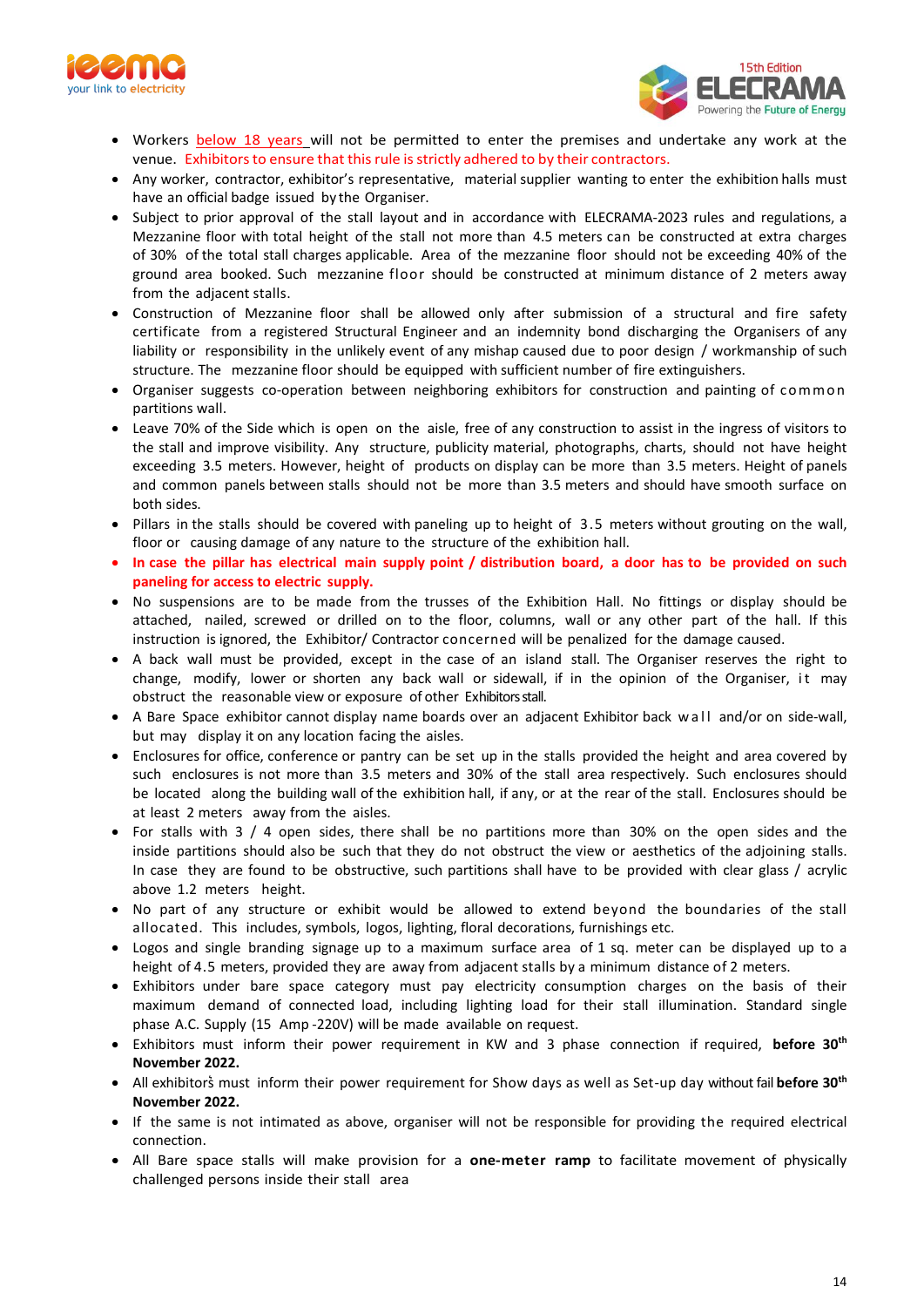



#### **I.II Guidelines for Exhibitors under Shell Scheme Package**

- Organisers will appoint official contractors for constructing stalls under shell scheme package and will inform all exhibitors separately.
- All Shell scheme exhibitors (26 sqm and below), who wish to customize their stall can also avail this service through ELECRAMA PLUS service on the official website. This service shall be launched shortly
- Below given guidelines are adhered by empaneled vendors for designing & fabricating the stall scheme which are to be pre-approved and uploaded on ELECRAMA portal.
- Logos and single branding signages up to a maximum surface area of 1 sq. meter will be displayed up to a height of 3.5 meters, provided they are away from adjacent stalls by a minimum distance of 1 meters.
- Sides, which are open to the aisles, should not be blocked by panels more than 30% of the length of such side. Any structure, publicity material, photographs, charts, should not have height exceeding 2.5 meters. However, height of products on display can be more than 2.5 meters. Height of free-stalling fitment within the stalls should not be more than 2.5 meters.
- No suspensions are to be made from the ceiling of the exhibition hall, nor any fixing be made to the floor, columns, walls or any other part of the building structure.
- Any change to the type of colour of the floor covering provided, must be negotiated with the official shell contractor. All such costs of modifications must be borne by the exhibitors.
- No financial credit will be given by the Organiser for any unutilized shell scheme package
- No additional fittings or display, including additional name boards, covers, logos, balloons, etc, should be carried out by the exhibitor on the panel partitions of the shell scheme. Nailing, screwing, cutting and drilling on the partition wall of shell scheme are not permitted. If this instruction is ignored, the official shell contractor reserves the right to charge the exhibitor concerned for damage to his material. The official shell contractor will provide assistance in hanging or displaying exhibits on the stall structure.
- No painting or putting of wallpapers on the panels is allowed. Exhibitors who wish to have panels painted must inform the official contractor, who will provide a quotation and carry out the work.

#### **Electric Power Supply and Guidelines for Connection**

1. Electric power supply is available in the Exhibition Halls as under: A.C. 3 Phase: 415 volts ± 10%

A.C. 1 Phase: 220 volts ± 10% Frequency: 50 Hz ± 3% No D.C. supply is available.

Fluctuations mentioned above are only for reference large variations could be expected on some occasions. For precision instruments exhibitors are advised to use stabilizers spike guards to protect their equipment. Energy Meters to measure the electricity consumption, wherever applicable will be installed at the exhibitors cost.

- 2. To ensure safety of stall personnel and visitors there should be no loose wiring or hanging wires. All wiring must be carried out in XLPE/PVC, Elastomeric or other plastic sheathed cables. No exposed cable joints are permitted.
- 3. Exhibitors are required to apply for electric power supply and pay electricity consumption charges on the basis of Maximum Demand of connected load, including lighting load. Exhibitors should inform their power requirement before 30<sup>th</sup> November 2022. 3 phase power supply can also be provided, if required, at extra cost, which can be obtained from the online exhibitor manual, which will be uploaded in due course. IEEMA/ELECRAMA officials responsible for supply of power will be entrusted with the authority for regulating and controlling the power supply to the exhibition halls and individual stalls.
- 4. Exhibitors under shell scheme package would be provided with a plug point socket and a switch for a 220 V 5 Amp A.C. supply. Consumption of power through this plug point for the connected load up to 1 kW is included in the cost of shell scheme package. However, additional power would be made available on the basis of maximum demand of connected load, including lighting load. Exhibitors should inform their power requirement before 31st October 2019.
- 5. Organisers will provide electric power at one main point to all exhibitors depending on their total requirement of power. Exhibitors must install separate and independent switch connections for each machine/exhibit. Exhibitors should use Fuse, Distribution Boards for feeding power to their equipment/machines. Exhibitors should use armored cables or insulated wires for connecting power supply to machines. These insulated wires should pass through conduits. Alternate connections or throw-over switches are not allowed. All machines should be earthed firmly at two places through bare copper earthing wire of the size appropriate to the load connected to the machines.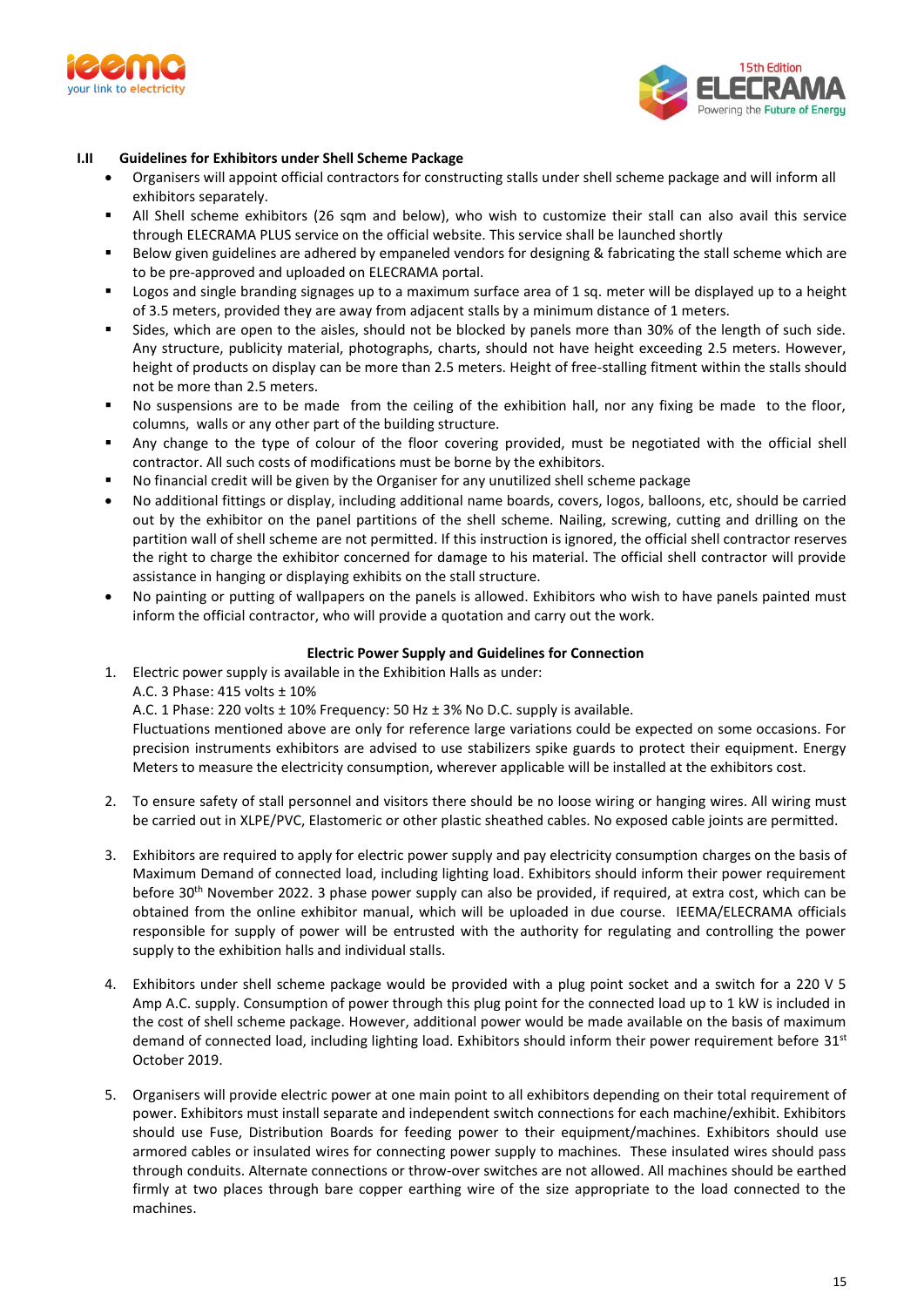



- 6. Drawing of power from the main point provided for individual stall and connecting it to machines/exhibits is to be carried out by the exhibitors at their own cost. Connecting power more than the specified load is not permitted
- 7. Exhibitors are advised to exercise highest level of safety precautions and engage services of only qualified personnel for electrical wiring and installations. Exhibitors are advised to engage services of the licensed electrical contractor for cabling work inside their stalls. Exhibitor may engage their own personnel for this work subject to the condition that they are duly licensed to undertake electrical work. Name and contact details of the electrical contractor are to be intimated to the Organisers before the commencement of work.
- 8. The installation should conform to prevalent National Electricity Code and especially rules in respect of RCD for safety.
- 9. In case power is supplied to the stall from two or more main points, exhibitors must distribute the load as per the capacity of the respective switchboards in consultation with the Organisers.
- 10. After completing the electric wiring work, exhibitors must obtain a completion report from the electrician or contractor engaged by them and files the same with the Electrical consultant/inspector appointed by the Organisers. On approval of the wiring work by the appointed inspector, the mains will be switched on. Actual connected load for individual machines/exhibits is to be mentioned in the report.
- 11. The main electrical supply point must be kept easily accessible for operation and repairs in the event of emergency. These should not be concealed or covered with any partition wall/stored material. In case of emergencies these should be easily accessible for switching off.
- 12. Power will be supplied only after the wiring work is carried out to the satisfaction of the Organisers and duly inspected by authorized representatives
- 13. Exhibitors are advised to install equipment like Voltage Stabilizers/UPS for their sophisticated machines/exhibits. If the machines are sensitive to the floor alignment, placement of steel plates underneath is recommended.
- 14. Temporary power supply for erection and testing of machines can be made available from 12<sup>th</sup> February 2023 onwards. However, no temporary connections will be given after 16<sup>th</sup> February 2023.Exhibitors may apply for temporary power connection while taking possession of space. (All types of power charges are applicable)
- 15. Exhibitors must ensure the proper distribution of poly-phase load while their electrical contractor is connecting the load.

#### **Exhibitor Manual**

For booking of additional services / facilities Organiser will upload the exhibitor manual on ELECRAMA website which will be accessible only to the confirmed exhibitors from 01 October 2022 onwards. The order forms given in the manual should be submitted online before the due dates mentioned in the form for following additional services.

- Exhibition Directory listing
- **Product Listing**
- **Advertising in the Exhibition Directory**
- Wi fi connection
- Complimentary Invitation cards.
- Best Stall Contest
- Best Product Contest
- Advertisement Opportunities at Exhibition Venue
- **Electrical Power Requirement**
- Extra Electrical Fittings and Additional Furniture for Shell Stall
- Hotel Accommodation and Travel Programme
- Hiring of Temporary Staff
- Official e-Invitations
- Freight Handling
- Registration of Stall Services Personnel
- Seminar Hall Booking
- Car Parking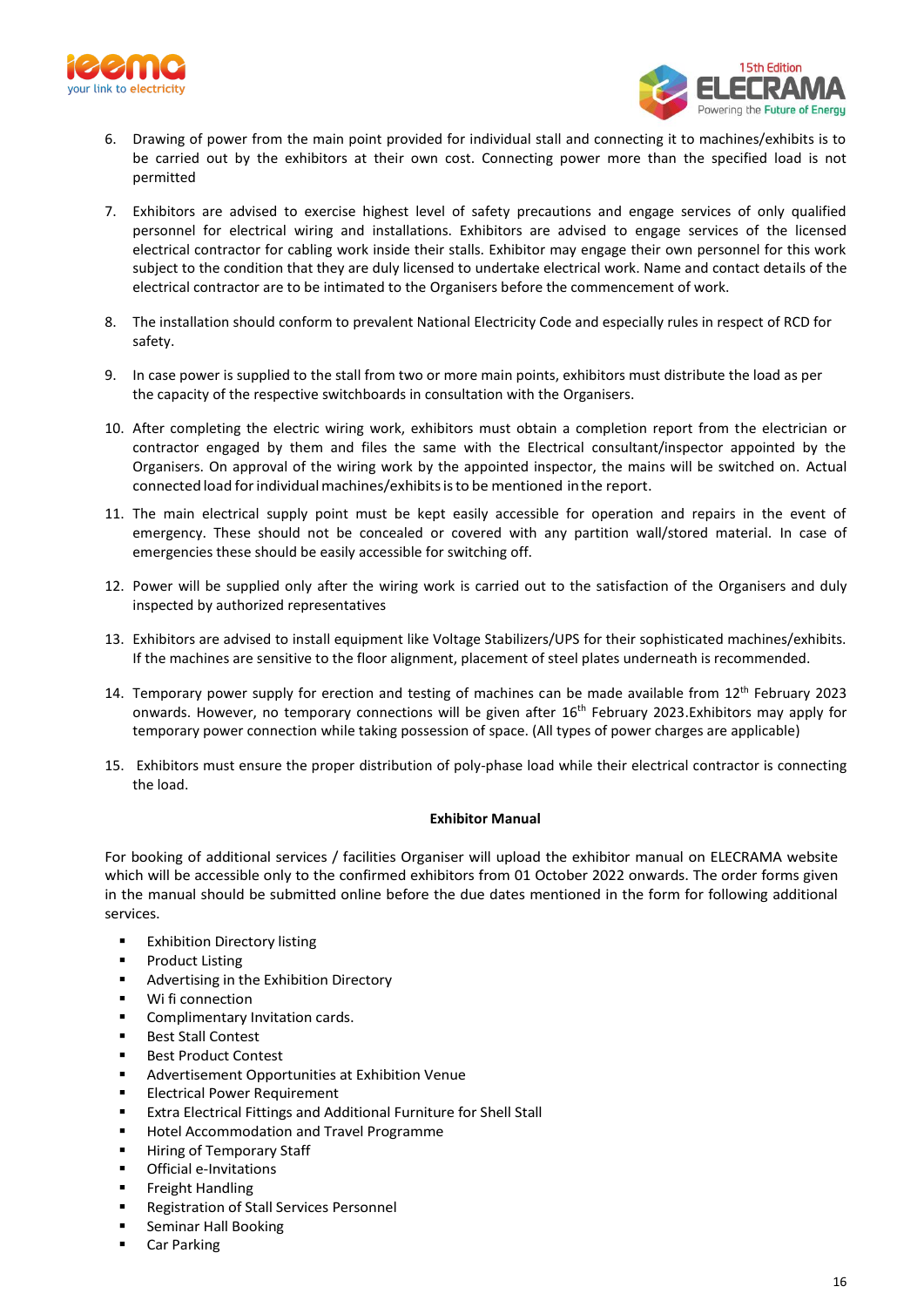



- Registration of Stall Design Contractor and Temporary Passes during construction period
- Gate Pass for Exhibits/Goods
- Application of Visa letter
- Florist

#### **Services and Facilities at the site**

Following services for the convenience ofthe exhibitors and visitors will be made available at site.

- a. Information booths
- b. Sale of IEEMA publications
- c. Food and beverage facilities
- d. Travel and Transport Desk
- e. ATM / Foreign Exchange
- f. Press/ Media Room
- g. Prayer Room
- h. Business Center
- i. First Aid / Doctor / Ambulance
- j. Courier Services
- k. Audio-video Equipment on hire
- l. Drinkingwater
- m. Fire Brigade

Exhibitors are requested to contact the ELECRAMA-2023 site office to get further details of the above services.

#### **Other Important Rules and Regulations**

#### **1. Protection of Intellectual Property Rights**

The exhibitor shall not exhibit counterfeit goods or any goods that infringe on any persons intellectual property right (collectively, "Infringing Goods") at the Exhibition. The Organisers shall have the right, without recourse, to physically remove any good that are Infringing Goods and related materials and close down such Exhibitors Stall. Further, such Exhibitor shall not have the right to make any financial claim against the Organisers.

- **2. Safety Precautions**
	- Safety of Exhibitors, visitors as well as that of exhibits is of paramount importance. Exhibitors must therefore strictly comply with all relevant fire and safety regulations.
	- All electrical wiring and fittings must conform to the appropriate safety norms.
	- Exhibitors should also install guards or protectors on machine exhibits during demonstration to avoid injury or damage by spark, heat, fumes etc. Use of inflammable, poisonous, explosive (including gas cylinders), radioactive and other hazardous material is strictly prohibited.
	- Use of inflammable material is prohibited. Special mention must be made of the fire resistance level of materials such as those used for covering floors and in the construction of walls and ceiling.
	- Decorative elements must be fire proof and should not include materials or products that are easily ignited, such as straw, wood shavings, paper shavings, sawdust, peat, etc.
	- Use of gas cylinders /stoves within the stall is strictly prohibited. In order to carry out work, demonstrations that require naked flames, Exhibitors must request the corresponding permit from the Organisers.
	- Firefighting equipment will be provided at various points in the exhibition halls by the Organisers. Exhibitors are advised to provide necessary space in their stall, if required to keep these equipment and should take due precaution of such equipment in their stall.
	- Exhibitors should also install protecting shielding on machine/ exhibits during the demonstration to avoid injury to visitors.

**If the above points are not adhered to and cause any damage to the venue due to unforeseen mishaps /accidents, the exhibitor would be liable to pay the applicable charges for the damages incurred and an additional penalty upto Rs. 5 lakhs.**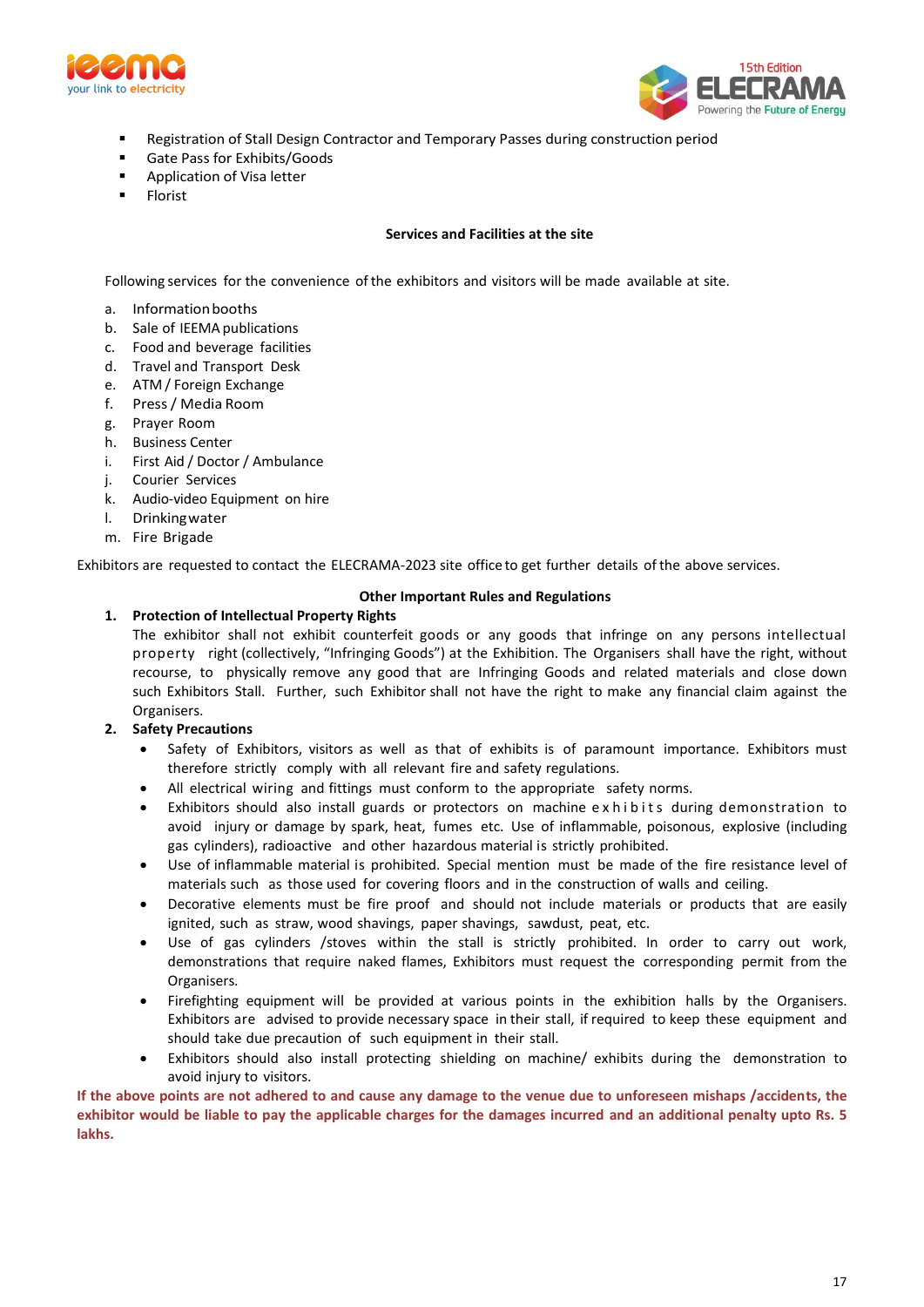



#### **3. Sale of Exhibits/Goods**

Physical sale and delivery of any material/exhibit is not permitted during the exhibition days. However, orders can be booked during the exhibition days. Goods which have been imported into India for exhibition purposes under ATA Carnet or a Temporary Import permit without payment of Customs & Excise Duty on entry and if an exhibitor subsequently wishes to sell all or part of such consignment, he must engage services of the Official Freight.

Forwarder, who has been authorized to both make an application to Customs for permission to do so against valid import license and to collect the duty and pay to the Customs Department, following prescribed methods and procedures. Otherwise, please ensure that your nominated freight forwarder is a w a r e of the customs procedure and is capable of handling such documentation and duty payment on your behalf. Sold exhibits can be removed only after conclusion of exhibition.

#### **4. Compressed Air**

Compressed air will be provided by the service provider as per online exhibitor manual. Exhibitors are however allowed to use their own compressor for demonstrating their product. Exhibitors are advised to use sound proof compressor and keep the same within their stall area only.

#### **5. Water**

Water will not be provided for running/demonstration machines by the Organisers. Exhibitors are requested to make their own arrangements for the same. Therefore disposal of waste water shall be the responsibility of exhibitor.

#### **6. Storage of Empties and Packing**

Exhibitors will have to organize storage of their packing cases, surplus materials or other properties. They can take help of their freight agents to remove large packing boxes. Packing boxes should not be placed behind the stalls. At the conclusion of the exhibition, exhibitors must remove all materials from their respective stalls latest by 1000 hours on  $23<sup>rd</sup>$  February 2023. Should they fail to do so; the same will be removed by the Organisers at the cost and risk of the exhibitor.

#### **7. Removal of Waste and Cleaning of Stalls**

During the build-up and break-down of the exhibition, the aisles of the Hall must not be obstructed with packing and construction materials or debris. Contractors constructing Bare Space stalls or stall interior decorators are responsible for removing their own waste and off-cuts from the site from time to time and at the end of each day. Organisers will arrange for the general cleaning of the exhibition Halls. This includes cleaning of the aisles and of waste disposal before opening the exhibition in the morning and after closure of the exhibition in the evening. The Organisers will not be able to provide cleaning service to the individual exhibitors. The exhibitors are responsible for maintaining their own stall in a tidy condition at all times.

#### **8. Security**

Organisers will be engaging security service provider to ensure safety of all exhibits. However, the exhibitors may engage their own security personnel for their stalls. Exhibitors must arrange their own Insurance, to cover all stages of the event and be particularly careful to pack light, portable exhibits and other attractive exhibits immediately after the exhibition closes on  $22^{nd}$  February 2023. It is at this time that there is the greatest risk of theft.

The Organisers will not accept responsibility for theft, loss or damage to exhibits, stores or any other equipment belonging to exhibitors, contractors or visitors. It is strongly recommended that at least one person is present at the exhibition Stall at the time of closure. Organisers will arrange for general security and patrolling of the exhibition site that will not include specific attention to individual stalls. Exhibitors interested in engaging security guards for their individual stalls are advised to hire security personnel only from the approved security agency for ELECRAMA-2023. Movement of exhibits during exhibition days will be permitted only after 1900 hours after obtaining prior written permission from the Organisers. Exhibitors and their representatives must wear identification badges provided by the Organisers during the exhibition days without which they will not be permitted to enter the exhibition halls.

#### **9. Fire Precautions**

Firefighting equipment will be installed at various points in the Exhibition halls. However, exhibitors are advised to take due precautions and provide necessary firefighting equipment in their own stalls. To ensure clear access to fire extinguishers, no obstruction or display material will be allowed in the aisles and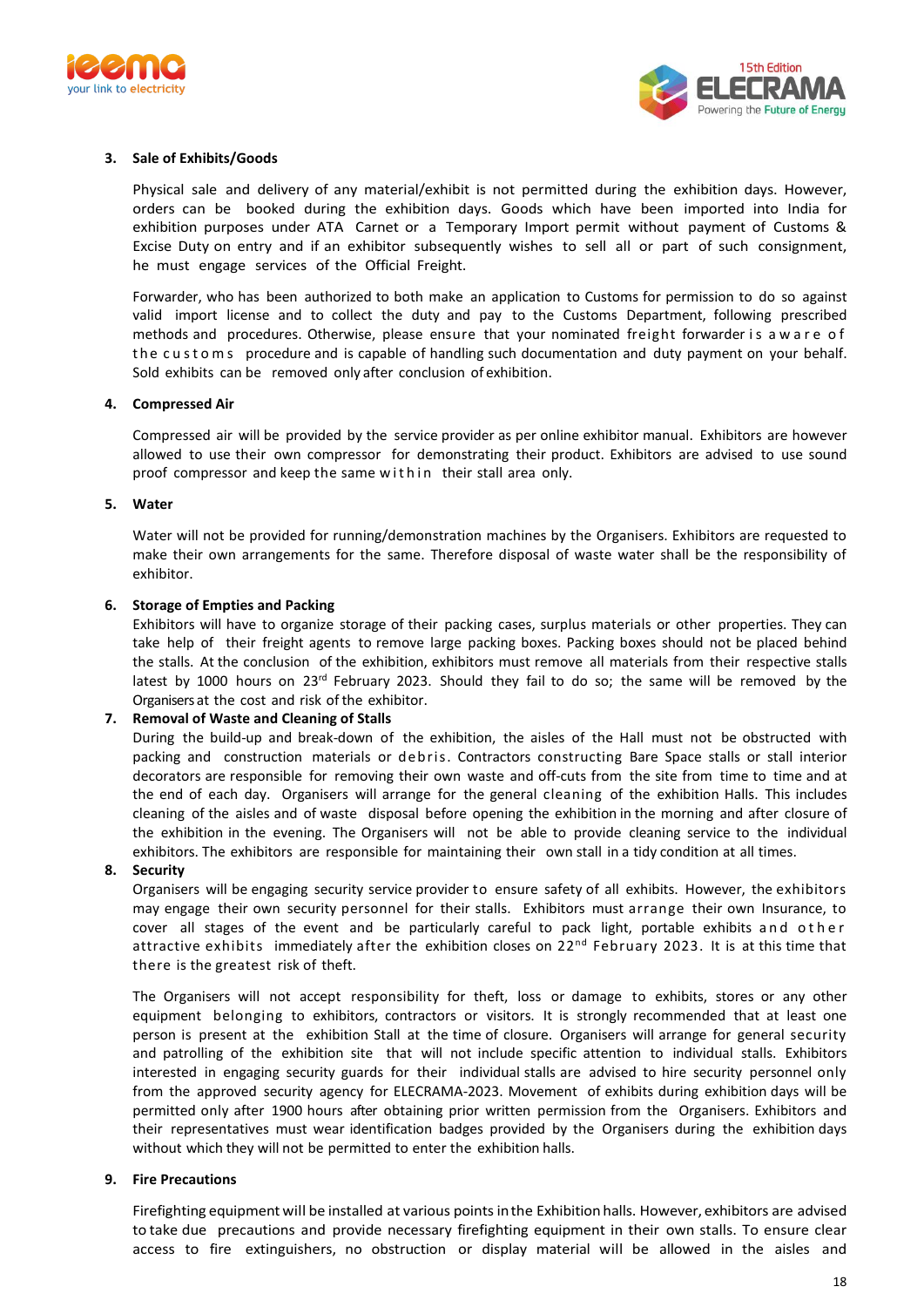



emergency exits. Fire tenders will be stationed at the exhibition site during the period of the exhibition. Exhibitors should also install protective shielding on machine exhibits during the demonstration to avoid injuries.

#### **10. Local and Site Regulations**

Exhibitors have to abide by the local and site regulations with respect to safety, law and order etc. The Organisers will take necessary action against those who do not comply with the regulations.

#### **11. Photographs/Films**

Organisers have exclusive right to take photographs and video shooting of the exhibition and of individual stalls. The Exhibitors can, however, take photographs of their own stall and of their visitors.

#### **12. Force Majeure**

Under the conditions of force majeure, which include strike, lock-out, closure, riot, natural calamities and terrorist attack etc., the Organisers reserve the right to alter the opening dates and duration or even cancel the entire exhibition. In case of change in dates and duration of the exhibition, the rules and regulations and the agreement between the exhibitors and the Organisers will remain unaffected. In case of total cancellation of the exhibition, payments made by the exhibitors will be refunded after deducting the proportionate nonrecoverable costs already incurred by the Organisers.

#### **13. Damage caused by Exhibitors**

The stall area must be restored to its original condition after closure of the exhibition. Exhibitors will be required to make good all damages caused to the floor, building or other exhibition structure, equipment by repairing the same or paying the cost specified by the Organisers within 15 days from the date of closure of the exhibition or it will be recovered from the security deposit.

#### **14. Liability and Insurance**

Every reasonable precaution will be taken by the Organisers to ensure the security and safety of the exhibition halls and adjacent areas. However, the Organisers will not accept any liability towards exhibitors or their employees or agents, in respect of any direct or indirect damage, loss, theft or damage to any exhibit, person or property arising out of or in any way connected with the exhibition.

Therefore, exhibitors must insure their exhibits against such loss or theft and damage, including risk of fire, natural calamities and any act of terrorism. Organisers are not liable in any form for any loss or damage to exhibitor's property on the exhibition site or injury to their personnel and visitors. Exhibitors agree to refrain from making any claim on the Organisers and to indemnify the Organisers against any claim by third party arising out of exhibitors conduct. Exhibitors will be held responsible for damage or injury to property or persons caused by themselves, their employees, contractors or agents. This includes the loss of rented furniture, equipment or instruments. Exhibitors are required to provide their own third party insurance in respect of their participation in the exhibition. It would be desirable for the exhibitors to take insurance policy covering their machinery/exhibit, transit and loading and unloading of machines, their exhibition personnel, and third parties (visitors).

#### **15. Acceptance of Rules**

Formulation and execution of the rules and regulations of ELECRAMA-2023 and all other matters with regard to ELECRAMA-2023 will be carried out by IEEMA, or their authorized representatives, under the guidance of the organizing committee. The Organisers are vested with the full authority to enforce all rules and regulations pertaining to ELECRAMA-2023. Their decisions will be final and binding in all respects and for all concerned. Any dispute will be subject to New Delhi Jurisdiction only. By booking space in ELECRAMA-2023 exhibition, the exhibitors undertake to adhere to all rules and regulations laid down by the Organisers or to be framed by them from time to time.